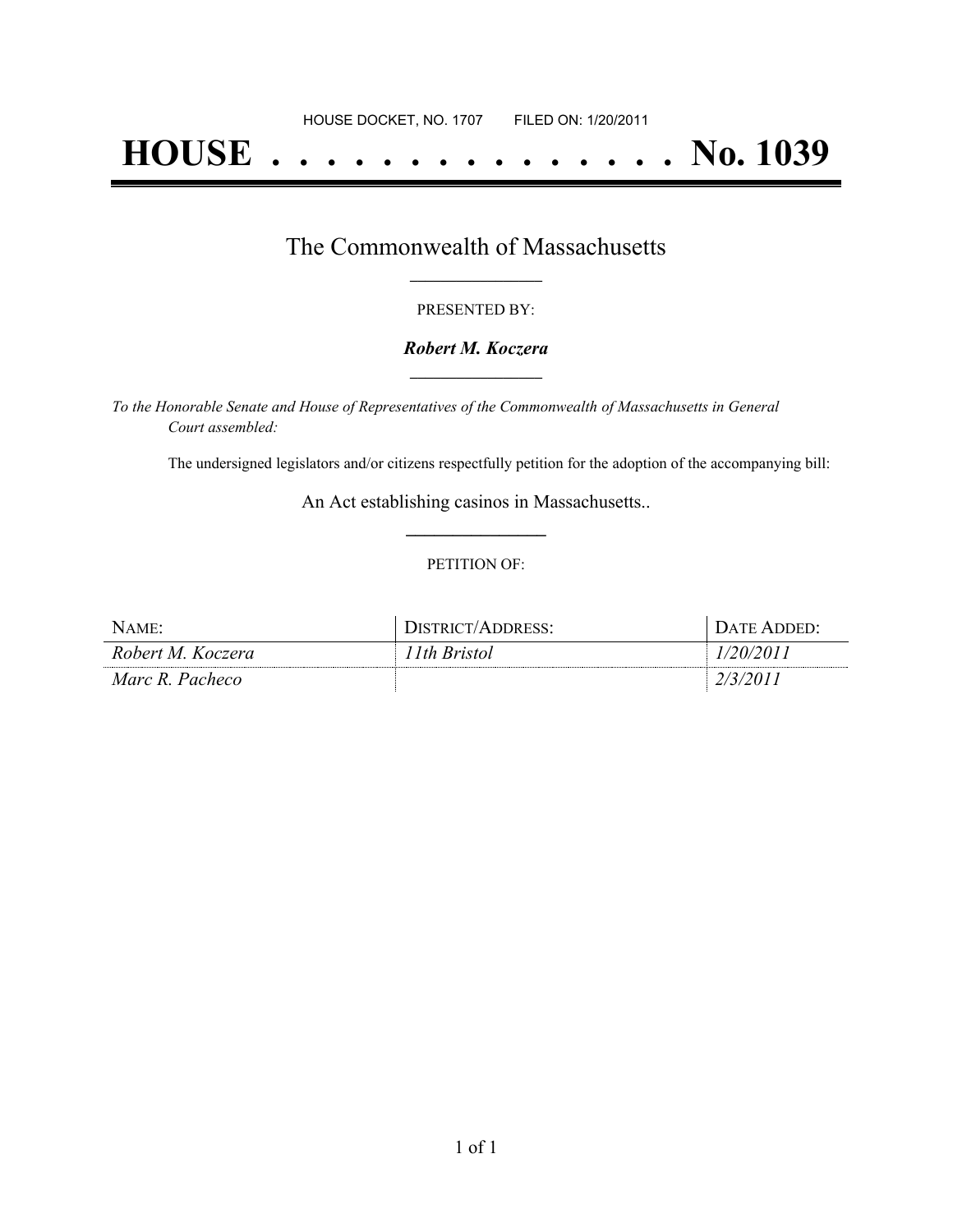### HOUSE DOCKET, NO. 1707 FILED ON: 1/20/2011

## **HOUSE . . . . . . . . . . . . . . . No. 1039**

By Mr. Koczera of New Bedford, a petition (accompanied by bill, House, No. 1039) of Robert M. Koczera and Marc R. Pacheco relative to authorizing the legalization of casinos and establishing a casino gaming commission. Economic Development and Emerging Technologies.

## The Commonwealth of Massachusetts

**\_\_\_\_\_\_\_\_\_\_\_\_\_\_\_ In the Year Two Thousand Eleven \_\_\_\_\_\_\_\_\_\_\_\_\_\_\_**

An Act establishing casinos in Massachusetts..

Be it enacted by the Senate and House of Representatives in General Court assembled, and by the authority *of the same, as follows:*

| $\mathbf{1}$   | The General Laws are hereby further amended by Inserting after chapter 128C the                   |
|----------------|---------------------------------------------------------------------------------------------------|
| 2              | following chapter: Chapter 128D. Establishing Casinos in Massachusetts.                           |
| 3              | <b>SECTION 1. General Provisions.</b>                                                             |
| $\overline{4}$ | (a) This chapter shall be known and may be cited as "Casinos in Massachusetts Act"                |
| 5              | (b) No applicant for a gaming license, or a manufacturer's or distributor's license or other      |
| 6              | affirmative commission approval has any right to a license or the granting of the approval        |
| 7              | sought. Any license issued or other commission approval granted pursuant to the provisions of     |
| 8              | this act is a revocable privilege, and no holder acquire any vested right therein or there under. |
| 9              | (c) Nothing in this chapter shall preclude any city or town in the commonwealth from              |
| 10             | prohibiting gaming.                                                                               |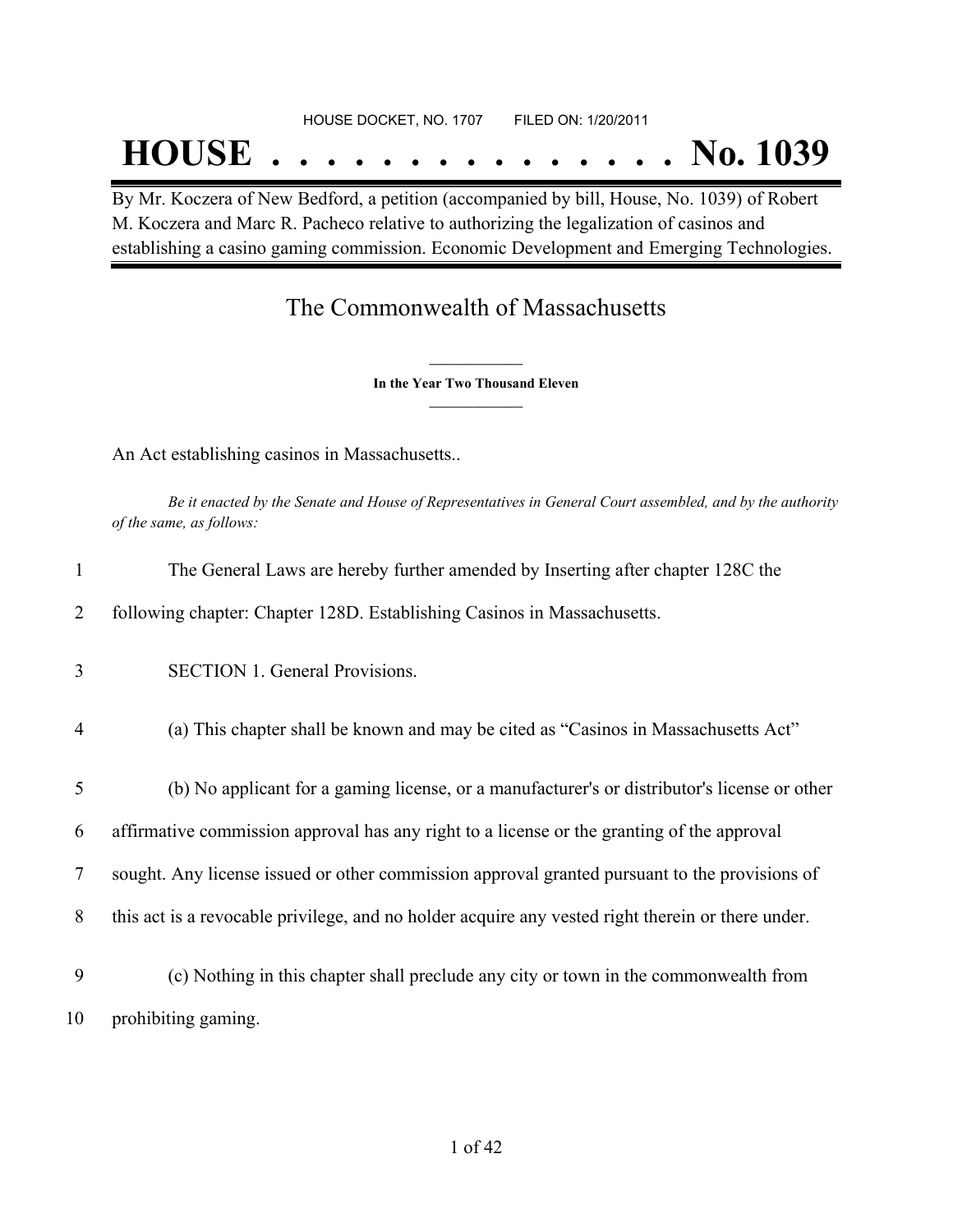| 11 | (d) In the event of any conflict between the provisions of this chapter and any other                 |
|----|-------------------------------------------------------------------------------------------------------|
| 12 | provision of the General Laws, the provisions of this chapter shall prevail.                          |
| 13 | SECTION 2. Definitions.                                                                               |
| 14 | The following words as used in this chapter shall, unless the context clearly requires                |
| 15 | otherwise, have the following meanings:                                                               |
| 16 | (a) "Affiliate", means any person which a licensee or applicant directly or indirectly                |
| 17 | controls or in which an applicant or licensee possesses an interest. For the purposes of this         |
| 18 | section "controls" means either (i) directly or indirectly holding more than ten percent of voting    |
| 19 | membership rights or voting stock or partnership interests, or (ii) that a majority of the directors, |
| 20 | general partners, trustees, or members of an entity's governing body or representatives of, or are    |
| 21 | directly or indirectly controlled by, the licensee or applicant. For the purposes of this subsection, |
| 22 | "possesses an interest in" means either (i) directly or indirectly holding more than five percent of  |
| 23 | voting membership rights or voting stock, or (ii) that at least twenty-five percent of the directors, |
| 24 | general partners, trustees, or members of an entity's governing body or representatives of, or are    |
| 25 | directly or indirectly controlled by, the licensee or applicant;                                      |
| 26 | (b) "Applicant", means any person who on his own behalf or on behalf of another has                   |
| 27 | applied for permission to engage in any act or activity which is regulated by the provisions of       |

- this act or regulations promulgated there under.
- (c) "Application", means a written request for permission to engage in any act or activity which is regulated under the provisions of this act.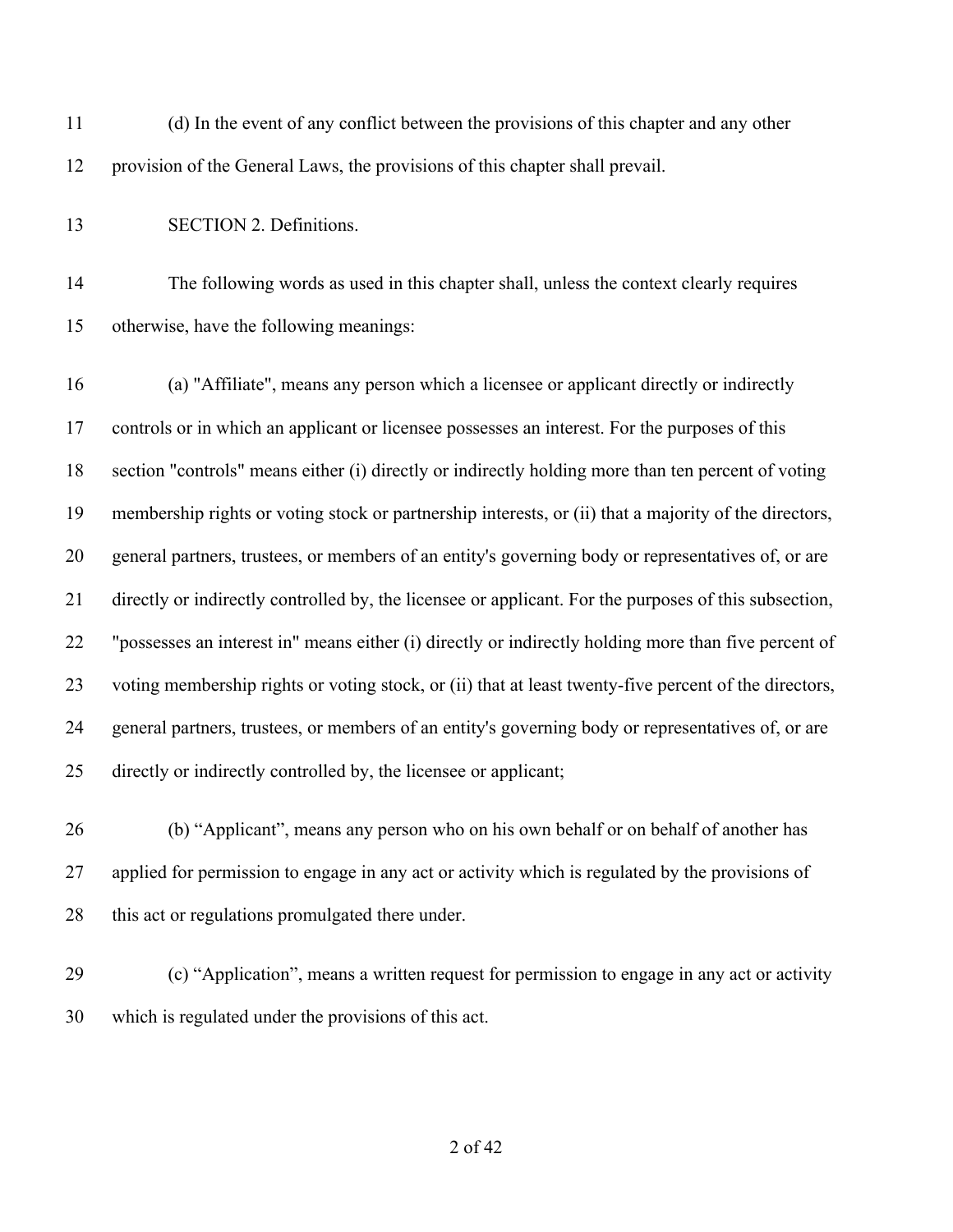| 31 | (d) "Bidder", means an individual, corporation, partnership, organization or association         |
|----|--------------------------------------------------------------------------------------------------|
| 32 | of two or more persons, or other legal entity, that proposes to apply for a state gaming license |
| 33 | and has been found suitable by the Commission.                                                   |
| 34 | (e) "Authority", means the state gaming control authority as established by this act"            |
| 35 | (f) "Chairman", means the chairman of the state gaming commission.                               |
| 36 | (g) "Commission", means the Massachusetts state gaming commission;                               |
| 37 | (h) "Commissioner", means a member of the state gaming commission.                               |
| 38 | (i)"Committee", means the state gaming policy committee.<br>(j)                                  |
| 39 | "Competitive bidding process", means a process whereby the commission seeks potential bidders    |
| 40 | who desire to obtain a state gaming license, the winner which shall be chosen by competitive     |
| 41 | standards which are determined and established by the commission.                                |
| 42 | (k) "Controlled game" or "controlled gaming", any game of chance played for currency,            |
| 43 | check, credit, or any other thing of value that is not prohibited and made                       |
| 44 | unlawful by chapter two hundred and seventy-one of the General Laws, or any other                |
| 45 | general or special laws, or by local ordinance except:                                           |
| 46 | (1) The game of bingo conducted pursuant to section seven A of chapter two hundred and           |
| 47 | seventy-one and 961 C.M.R. 3.00.                                                                 |
| 48 | (2) Parimutuel wagering on horse and dog races, whether live or simulcast, regulated by          |
| 49 | the state racing commission.                                                                     |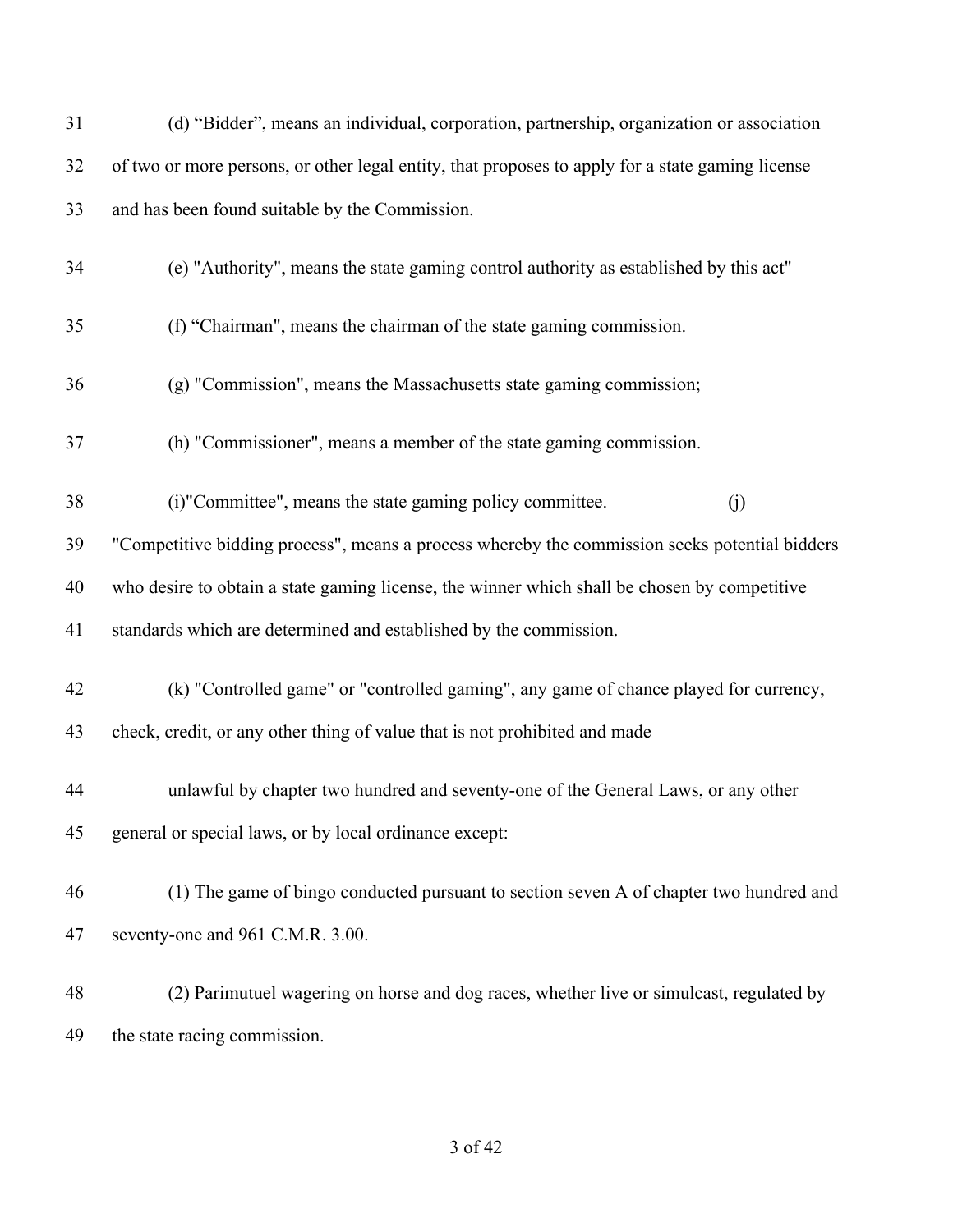(3) Any lottery game conducted by the state lottery commission, in accordance with section twenty-four of chapter 10 of the General Laws.

 (4) Games played with cards in private homes or residences in which no person makes money for operating the game, except as a player.

 (l) "Electronic Gaming Device", means any mechanical, electrical or other device, contrivance or machine, including any so-called video wagering terminal, video lottery terminal or video poker machine, which, upon insertion of a coin, token or similar object, or upon payment of any consideration, is available to play or operate, the play or operation of which, whether by reason of the skill of the operator in playing a gambling game which is presented for play by the machine or application of the chance, or both, may deliver or entitle the person playing or operating the machine to receive cash, premiums, merchandise, tokens or any thing of value, whether the payoff is made automatically from the machine or in any other manner.

 (m) "Establishment", means any building, room, place or other indoor or outdoor premises where any controlled gaming occurs, including all public and non-public areas of any such establishment;

(n) "Executive Director", the executive director of the state gaming control bureau;

 (o) "Game" and "gambling game", means any game approved by the commission and played with cards, dice, equipment or any mechanical, electromechanical or electronic device or machine, including slot machine as defined by this act, for money, property, checks, credit or any representative of value, but does not include games played with cards in private homes or residences in which no person makes money for operating the game, except as a player, or games defined within chapter ten or chapter two-hundred seventy-one of the General Laws.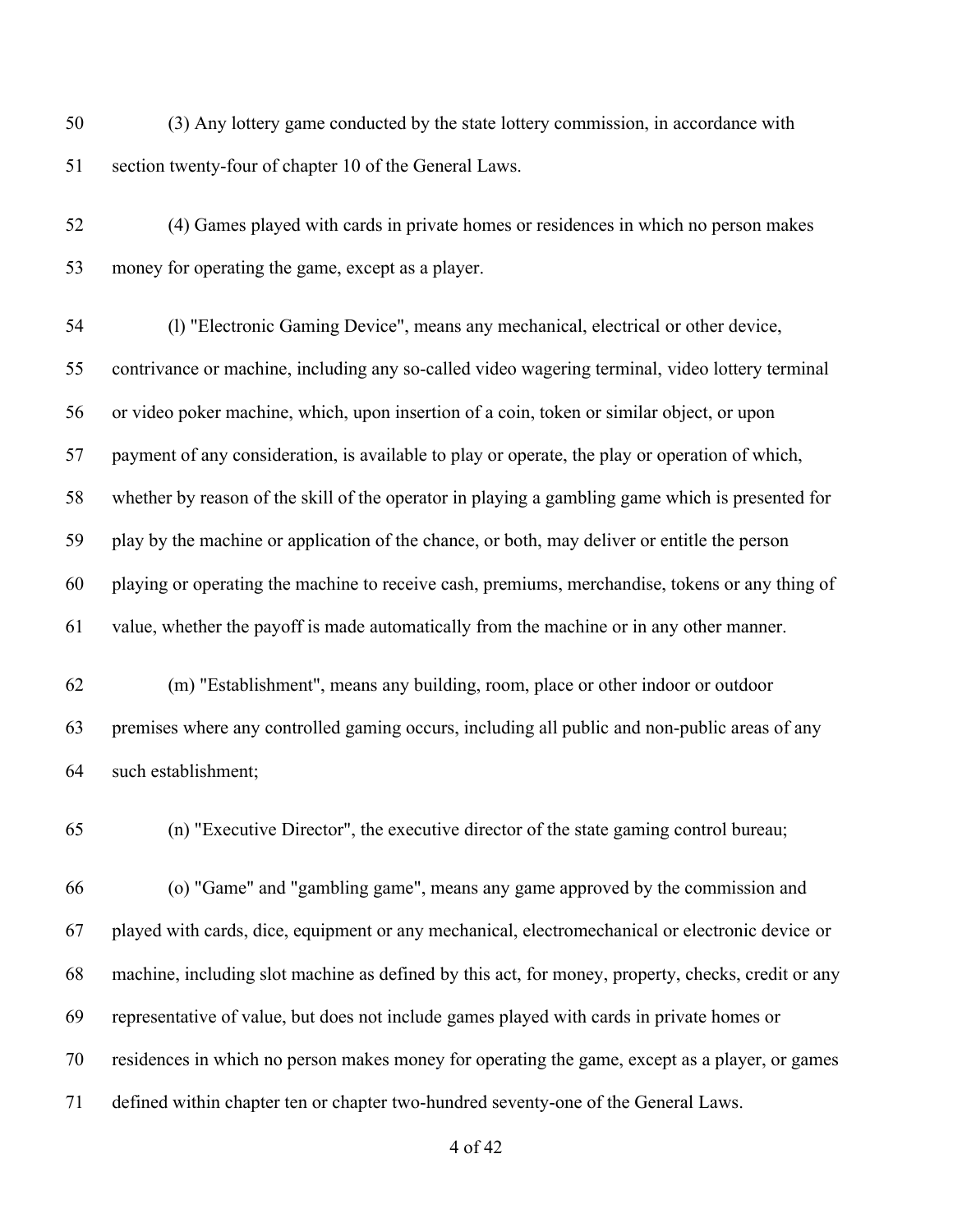| 72 | (p) "Gaming", "gambling", and "gaming operations", means to deal, operate, carry on,                |
|----|-----------------------------------------------------------------------------------------------------|
| 73 | conduct, maintain or expose for play any game as defined in this section.                           |
| 74 | (q) "Gaming device", means any equipment or mechanical, electromechanical or                        |
| 75 | electronic contrivance, component or machine used remotely or directly in connection with           |
| 76 | gaming or any game which affects the result of a wager by determining "Win or loss".                |
| 77 | (r) "Gaming employee", means any person employed in a properly licensed gaming                      |
| 78 | facility including, without limitation, boxmen; dealers or croupiers; floormen; machine             |
| 79 | mechanics; security employees; count room personnel; cage personnel; slot machine and slot          |
| 80 | booth personnel; collection personnel;                                                              |
| 81 | surveillance personnel; and data processing personnel; or any other person whose                    |
| 82 | employment duties predominantly involves the maintenance or operation of gaming activity or         |
| 83 | equipment and assets associated therewith or who, in the judgment of the commission, is so          |
| 84 | regularly required to work in a restricted area that licensure as a gaming employee is appropriate. |
| 85 | (s) "Gaming establishment", means any establishment licensed to conduct gaming                      |
| 86 | operations in the commonwealth under this chapter.                                                  |
| 87 | (t) "Gaming license" or "license", means any license or work permit issued by the                   |
| 88 | commission under this chapter that authorizes the person named therein to engage or participate     |
| 89 | in controlled gaming, including, work permits and licenses issued to gaming establishments, to      |
| 90 | gaming suppliers, to parties in interest, to gaming schools, and to officers and directors of       |
| 91 | licensed persons or entities;                                                                       |
|    |                                                                                                     |

of 42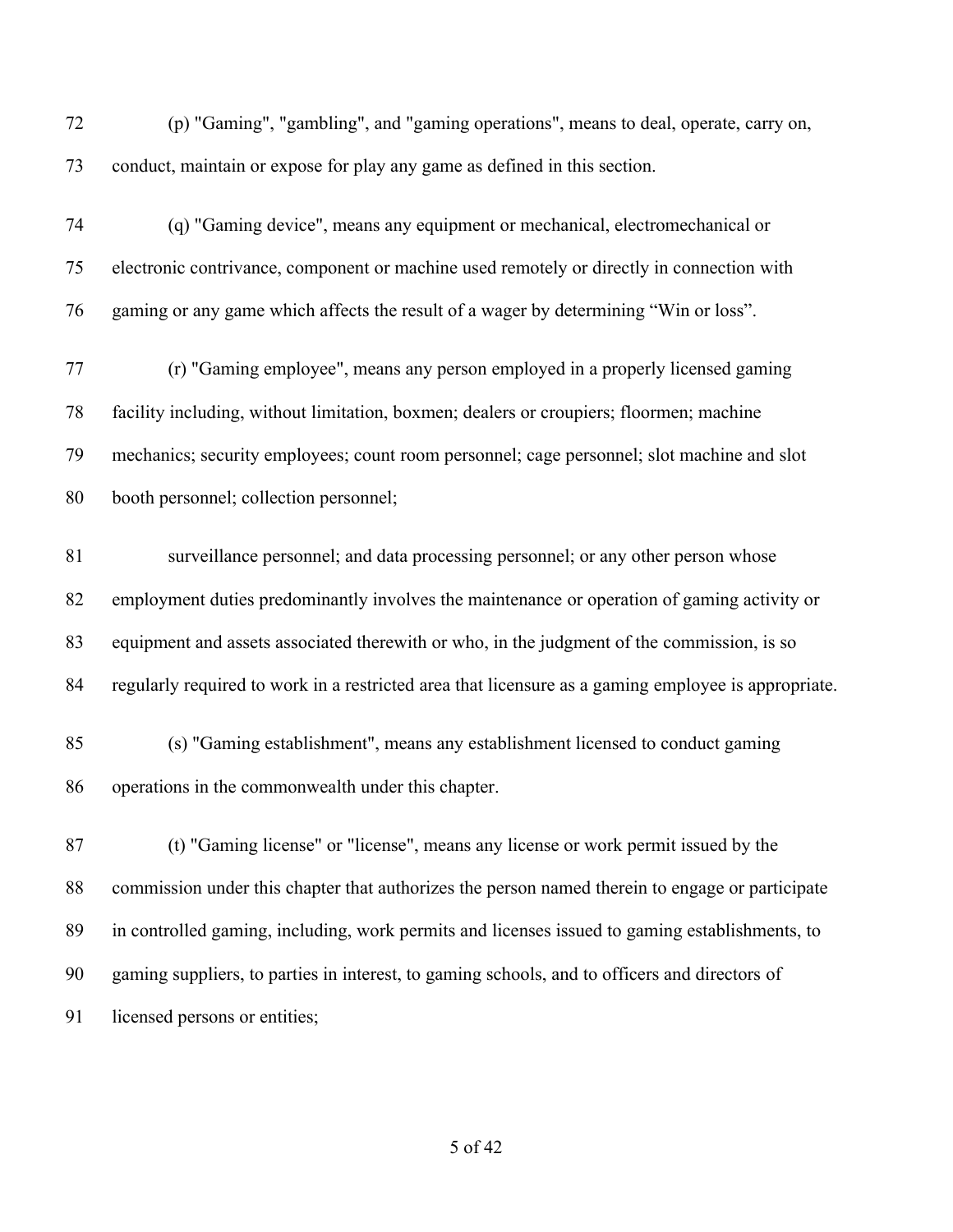(u) "Gaming establishment", any establishment licensed to conduct gaming operations in the commonwealth under this chapter;

 (v) "Gaming service industry", means any form of enterprise which provides more than one hundred thousand dollars per annum in goods or services regarding the realty, construction, maintenance, or business of a proposed or existing gaming facility on a regular or continuing basis which directly relate to gaming activities or indirectly relate to gaming operations including, without limitation, junket enterprises, security businesses, manufacturers, suppliers, distributors and servicers of gaming devices or equipment; waste disposal companies; maintenance companies; schools teaching gaming and either playing or dealing

 techniques; suppliers of alcoholic beverages, food and nonalcoholic beverages; vending machine providers; linen suppliers; shopkeepers located within the approved hotels; limousine services; and construction companies contracting with gaming applicants or licensees or their employees or agents, or any other enterprise which purchases more than fifty thousand dollars per annum in goods or services from or which does more than fifty thousand dollars worth of business per annum with licensed gaming facilities, provided that professional services such as accountants, auditors, attorneys, and broker dealers, or other professions which are regulated by a public agency, are exempt from the provisions of this subsection.

 (w) "Holding company", means any corporation, firm, partnership, trust, or other form of business organization not a natural person that, directly or indirectly, owns, has the power or right to control, or holds with power to vote, all or any part of the limited partnership interests or outstanding voting securities of a corporation or any other business entity that holds or applies for a state gambling license. In addition, a holding company indirectly has, holds, or owns any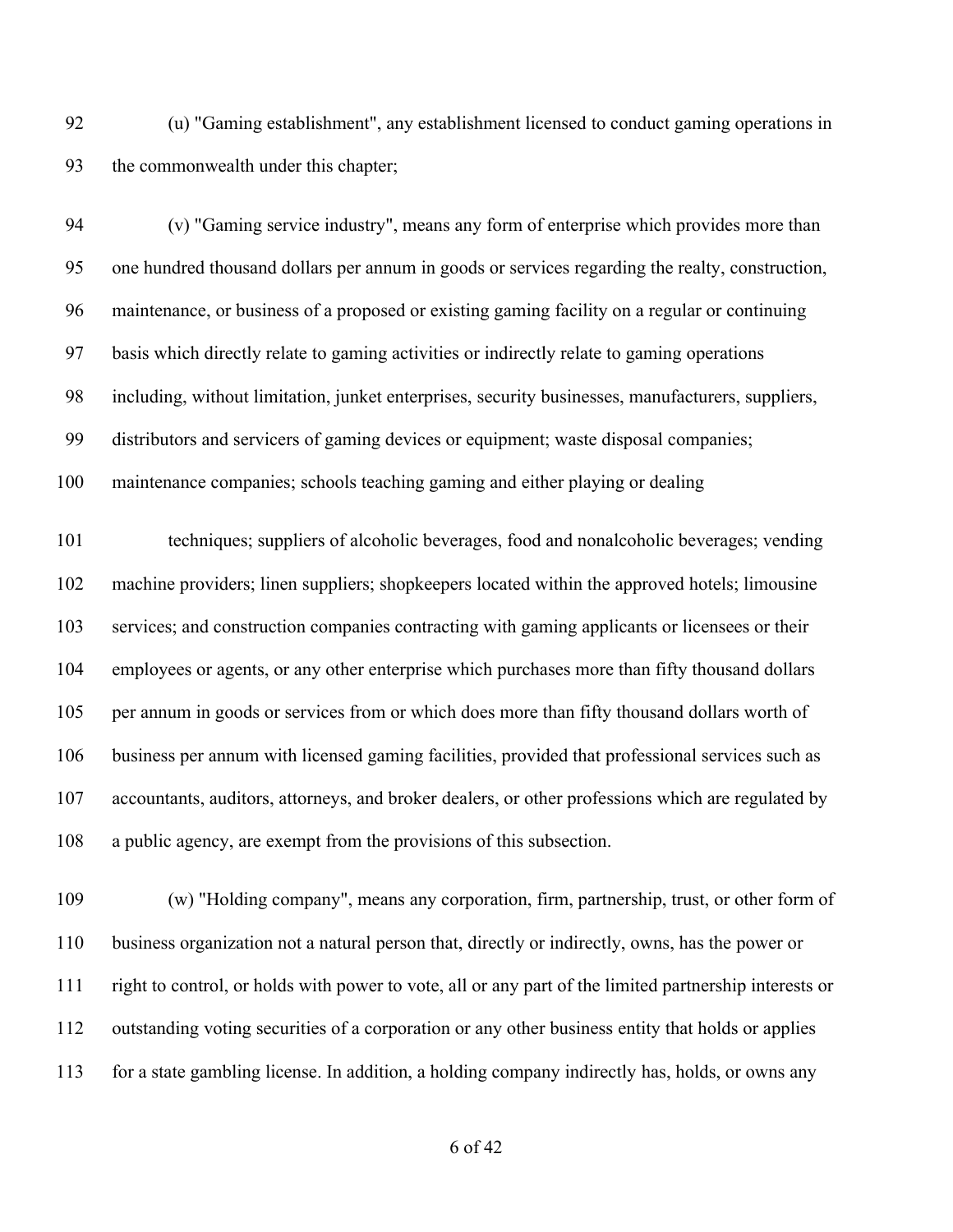| 114 | power, right, or security mentioned herein if it does so through any interest in a subsidiary or  |
|-----|---------------------------------------------------------------------------------------------------|
| 115 | successive subsidiaries, however many of these subsidiaries may intervene between the holding     |
| 116 | company and the corporate licensee or applicant.                                                  |
| 117 | (x) "Intermediary company", means any corporation, firm partnership trust or other form           |
| 118 | of business organization other than a natural person that is both of the following: (1) a holding |
| 119 | company with respect to a corporation or limited                                                  |
| 120 | partnership that holds or applies for a gaming license and (2) a subsidiary with respect to       |
| 121 | a holding company.                                                                                |
| 122 | (y) "Land-based licensed gaming facility" means any licensed gaming facility that is              |
| 123 | principally located on land.                                                                      |
| 124 | (z) "License" means a gaming license" or a manufacturer's or distributor's license.               |
| 125 | (aa) "License fees" means any money required by law to be paid to obtain or renew a               |
| 126 | gaming license manufacturer's or distributor's license.                                           |
| 127 | (bb) "Licensed gaming facility" means any facility wherein all gaming is sanctioned and           |
| 128 | regulated by the Commission and fully taxed by the commonwealth.                                  |
| 129 | (cc) "Licensee" means any person to whom a valid gaming license manufacturer's or                 |
| 130 | distributor's license has been issued.                                                            |
| 131 | (dd) "Manufacturer" means a person who: (1) manufactures, assembles, programs or                  |
| 132 | makes modifications to a gaming device or cashless wagering system; or (2) designs, controls the  |
| 133 | design or assembly or maintains a copyright over the design of a mechanism, electronic circuit or |
| 134 | computer program which cannot be reasonably demonstrated to have any application other than       |
|     | 7 of 42                                                                                           |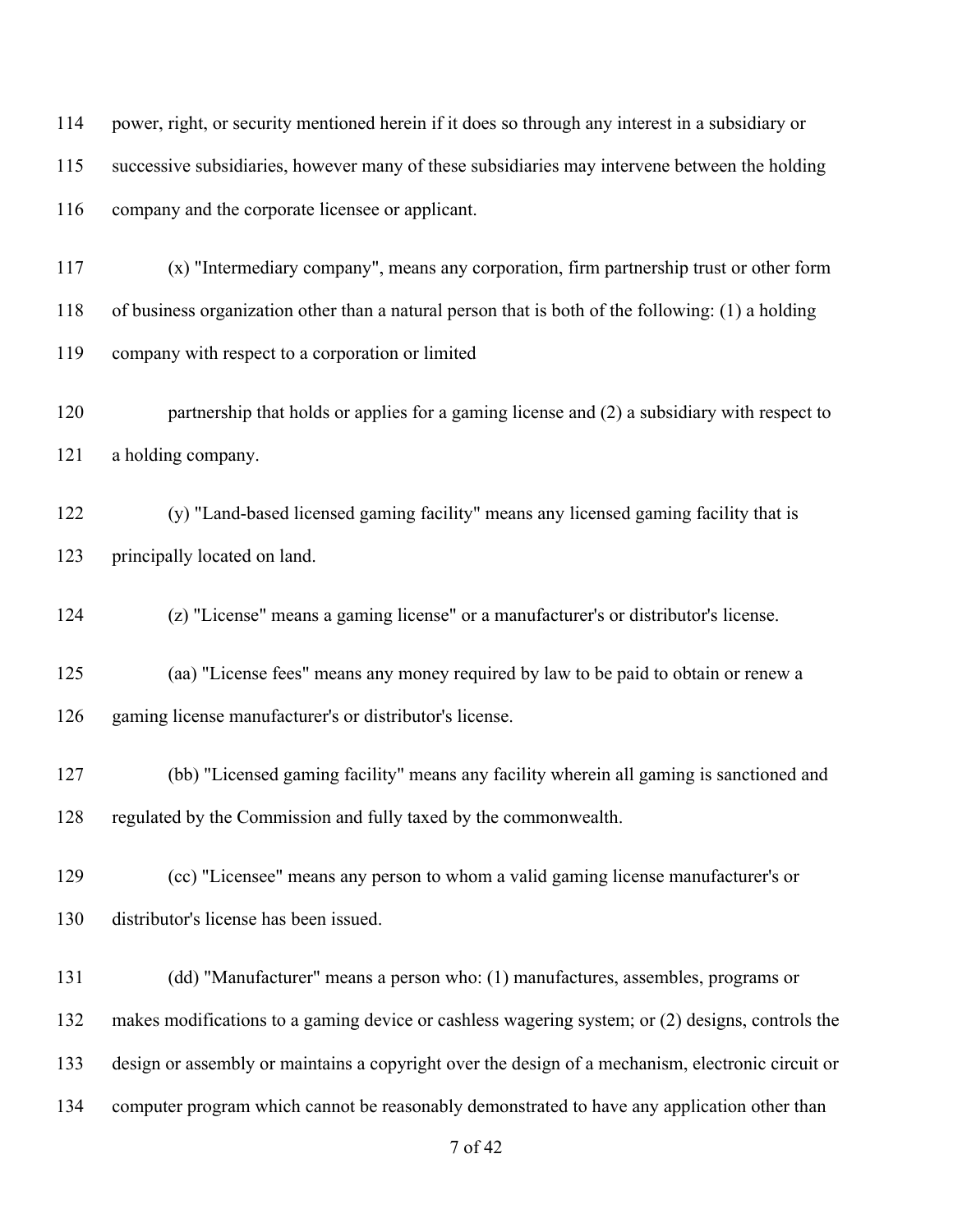in a gaming device or in a cashless wagering system, for use or play in this state or for

distribution outside of this state

 (ee) "Manufacturer's, seller's or distributor's license", means a license issued pursuant to this act.

 (ff) "Party in interest", means any corporation, firm, partnership, trust, or other entity or person with any direct or indirect pecuniary interest in a licensed gaming establishment, or a person who owns any interest in the premises of a licensed gaming establishment, or land upon which such premises is licensed, whether he leases the property directly or through an affiliate.

 (gg) "Person" or "party" means a natural person, corporation, partnership, limited partnership, trustee, holding company, joint venture, association, or any business entity.

 (hh) "Request for proposals" means a written document issued by the commission to potential bidders which invites bidders to submit proposals outlining their qualifications and desire to obtain a gaming license from the commission.

 (ii) "Skimming", means the intentional excluding of or the taking of any monies, chips, or any other items in an attempt to exclude any monies, chips, or any other items or their value from the deposit, counting, collection, or computation of gross revenues from gaming operations or activities, net gaming proceeds, or amounts due the commonwealth pursuant to this act.

 (jj) "Slot machine", means any mechanical, electrical or other device, contrivance or machine, including any so-called video wagering terminal, video lottery terminal or video poker machine, which, upon insertion of a coin, token or similar object, or upon payment of any consideration, is available to play or operate, the play or operation of which, whether by reason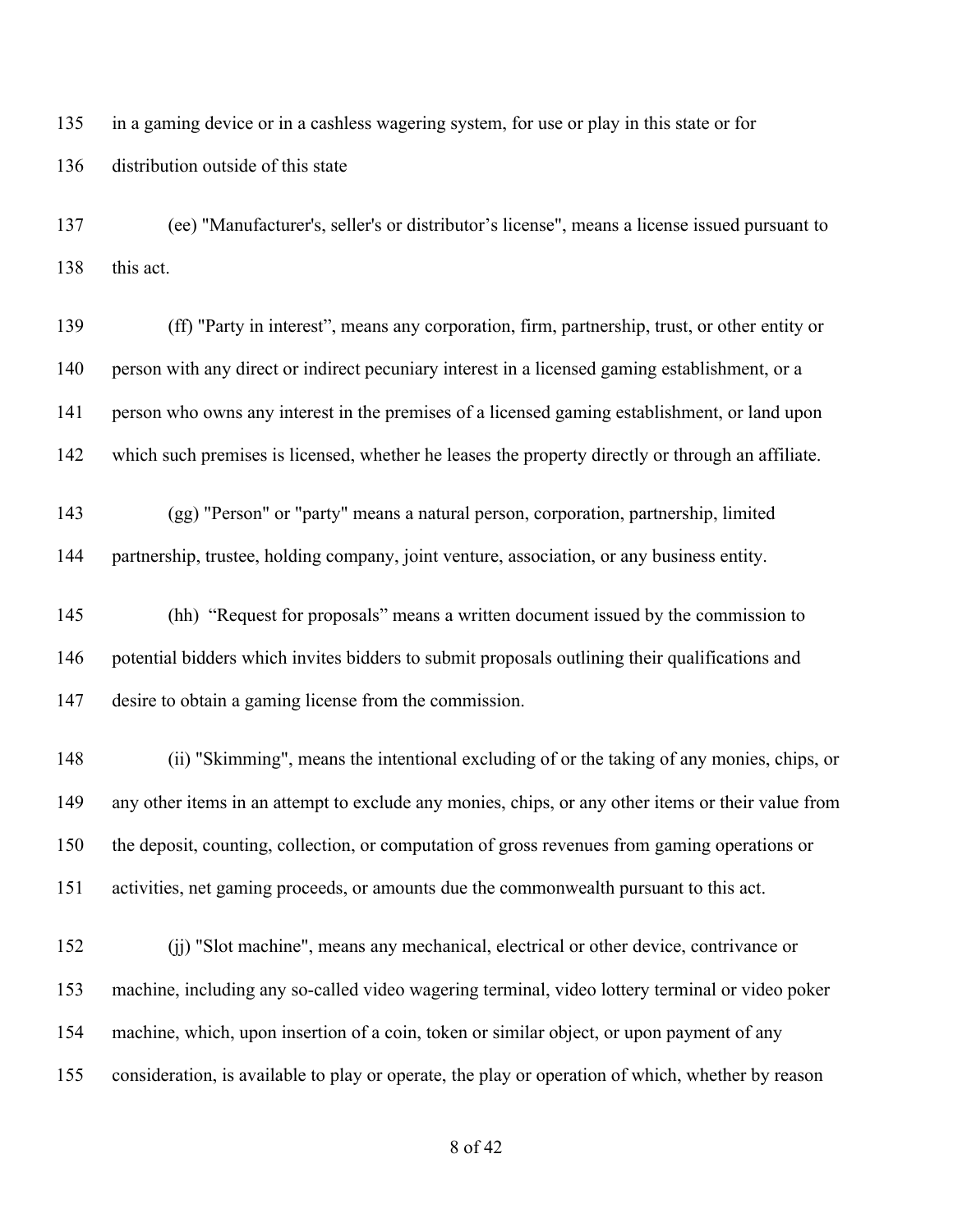of the skill of the operator in playing a gambling game which is presented for play by the machine or application of the element of chance, or both, may deliver or entitle the person playing or operating the machine to receive cash, premiums, merchandise, tokens or any thing of value, whether the payoff is made automatically from the machine or in any other manner.

- (kk) "Substantial party in interest", means any person holding a greater than five percent direct or indirect pecuniary interest, whether as owner, mortgagor or otherwise, in an operating entity, premises, or any other licensee or applicant.
- (ll) "Water-based licensed gaming facility", means any licensed gaming facility that is principally located on the water.
- (mm) "Work permit", means any card, certificate, or permit issued by the commission authorizing the holder to be employed in a licensed gaming facility.
- (nn) "Gross gaming revenue", the total, prior to the deduction of any operating, capital or other expenses whatsoever, less only the total of all sums paid out as winnings, of all gaming establishment revenue generated by the gaming establishment of any casino licensed under this chapter derived from the conduct of any game conducted at a licensed casiono.
- 171 SECTION 3. Gaming Control Commission: Composition, Powers and Duties.

 (a) There shall be established a Massachusetts Gaming Control Commission consisting of five members. Each member shall be a citizen of the United States and a resident of the commonwealth. No person holding any elective office in state, county, or local government; nor any officer or official of any political party, nor any person who was formerly a licensee or an unlicensed employee of a gaming licensee within the five years prior to any appointment shall be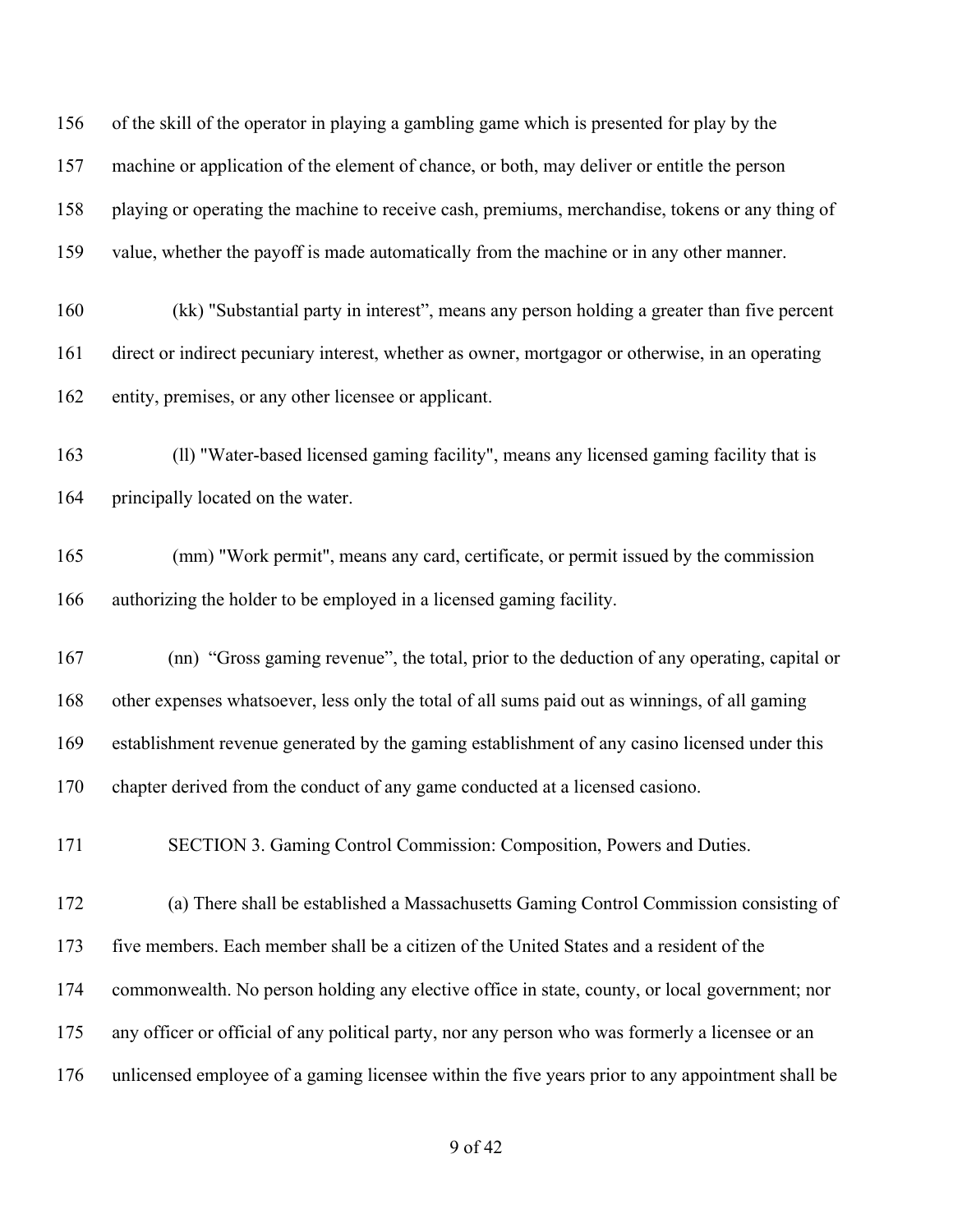eligible for appointment to the commission. The commission shall be composed of the most qualified persons available; but no person actively engaged or having a direct pecuniary interest in gaming activities shall be a member of the commission. The governor shall appoint three members of the commission and designate one member to serve as chairman of the commission. The attorney general of the commonwealth shall appoint one member of the commission. The attorney general's appointee shall have experience in legal issues with respect to gaming establishments and be a member in good standing with the Massachusetts Bar Association. The auditor of the commonwealth shall appoint one member of the commission. The auditor' appointee shall have experience in accounting and possess a Massachusetts license as a Certified Public Accountant.

 (b) Members of the commission shall serve a term coterminous with that of the elected Governor and serve until a successor is appointed. Any member shall be eligible for reappointment but no member shall serve more than 2 terms of 4 years each. Any person appointed to fill a vacancy in the office of a member of the commission shall be appointed in a like manner and shall serve for only the unexpired term of such member. Any commissioner may be removed by the governor for just cause, and shall be removed immediately upon conviction of any felony.

 (c) Four of the members shall constitute a quorum and the affirmative vote of a majority of members present at a duly called meeting where a quorum is present shall be necessary for any action to be taken by the commission. The commission annually may elect 1 of its members as vice-chairperson, shall elect a secretary and a treasurer, and may elect or appoint other officers as it may deem necessary, none of whom, other the vice-chairperson, are required to be members of the commission. The secretary shall keep a record of the proceedings of the commission and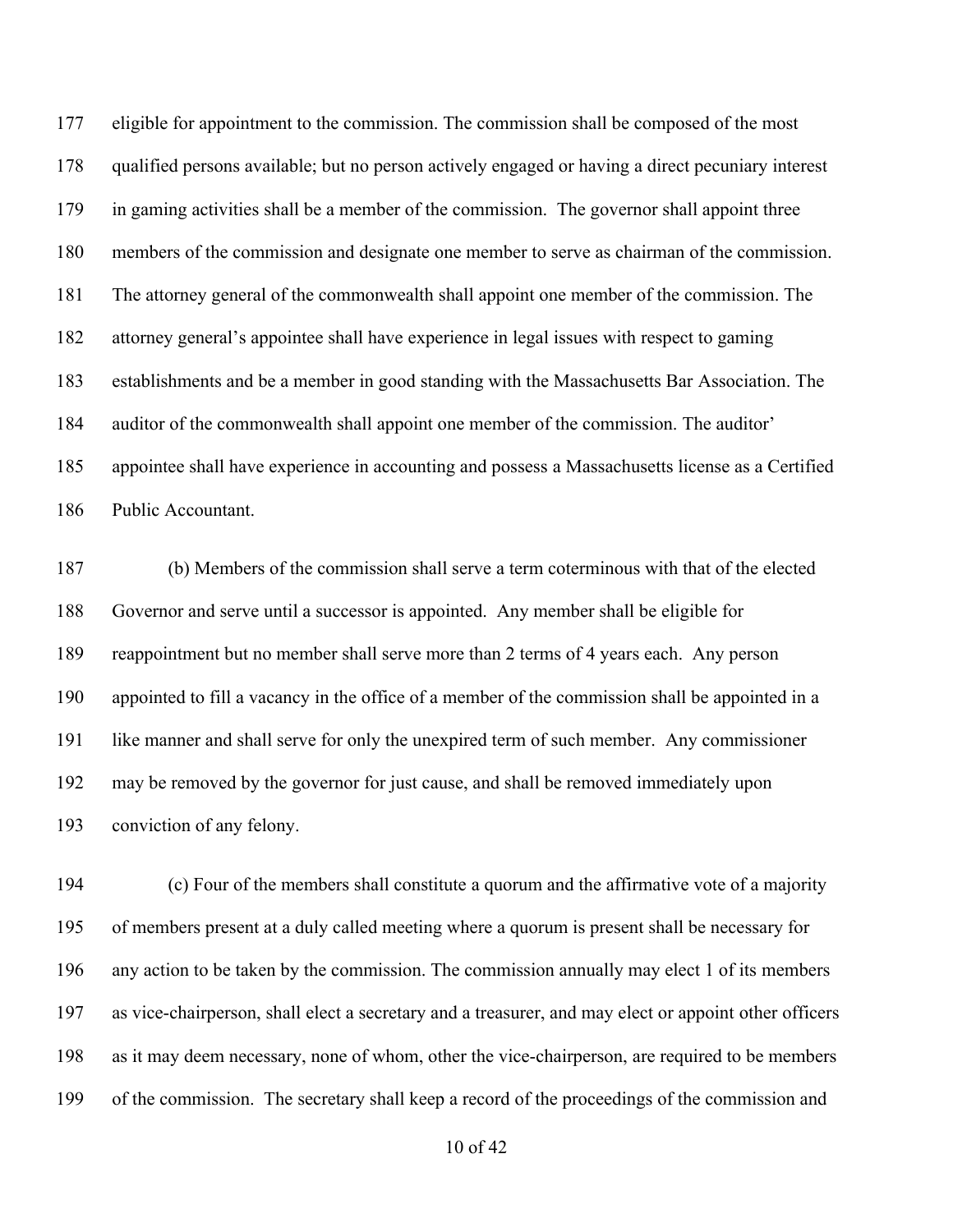shall be custodian of all books, documents, and papers filed by the commission and of its minute book and seal. The secretary shall cause copies to be made of all minutes and other records and 202 documents of the commission and shall certify that such copies are true copies, and all persons dealing with the commission may rely upon such certification. The treasurer shall be the chief financial and accounting officer of the commission and shall be in charge of its funds, books of account and accounting records. The officers of the commission shall be subject to the same requirements as the members of the commission.

 (d) Meetings of the commission shall be subject to Sections 11A and 11A1/2 of Chapter 30A, provided, however, that any discussion or consideration of law enforcement or investigatory information, trade secrets or commercial or financial information may be held by the commission in executive session closed to the public notwithstanding the provisions of Section 11A1/2 of Chapter 30A, but the purpose of any such executive session shall be set forth in the official minutes of the commission and no business which is not directly related to such purpose shall be transacted nor shall any vote be taken during such executive session. A public record of every vote shall be maintained at the commission. The commission may maintain any other files and records as it deems appropriate. Regular and special meetings of the commission may be held, at the discretion of the commission, at such times and places as it may deem convenient.

 (e) The commission members shall devote that time to the business of the commission as may be necessary to the discharge of their duties. The members of the commission shall be compensated for work performed for the commission at fifty thousand dollars per annum, with the chairman receiving ten thousand dollars per annum in addition to his compensation. Before entering upon the duties of his or her office each member shall swear that he or she is not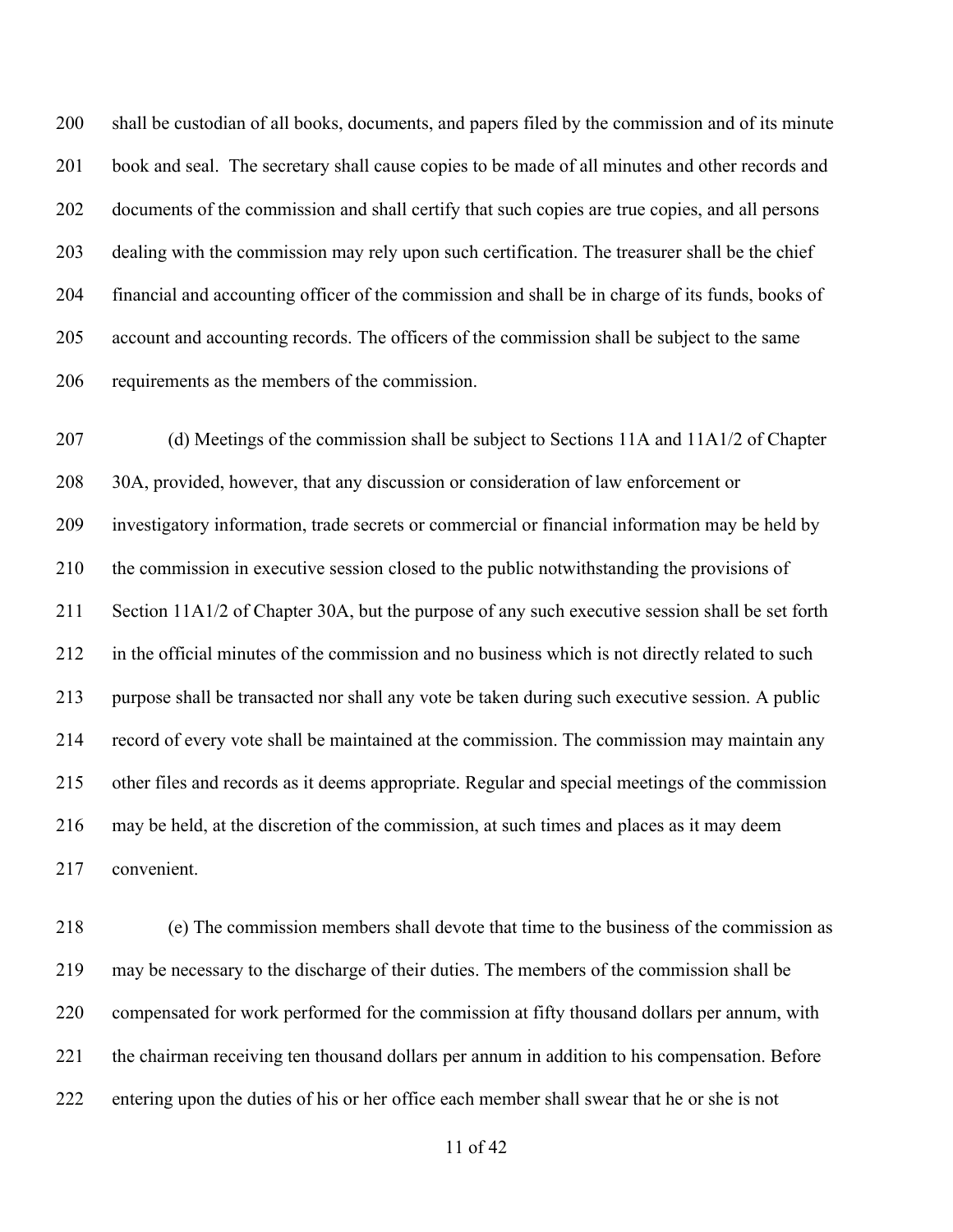pecuniary interested in any business or organization holding a gaming license under this act, or doing business with any gaming service industry, as defined by this act and shall submit to the governor, attorney general and state auditor, a statement of financial interest required by chapter two-hundred sixty-eight B of the General Laws listing all assets and liabilities, property and business interests, and sources of income of said commissioner and his spouse. Such statement shall be under oath and shall be filed at the time of employment and annually thereafter. No commission member shall have any interest, direct or indirect, in any applicant or in any person licensed by or registered with the commission during his term of office. Regular and special meetings of the commission may be held, at the discretion of the commission, at such times and places as it may deem convenient.

 (f) The commission shall make an annual report of its activities to the general court by March thirty-one, for the prior calendar year.

 (g) The commission shall have general responsibility for the implementation of this act, as hereinafter provided, including, the right to hear and decide promptly and in reasonable order all license, registration, certificate, and permit applications and causes affecting the granting, suspension, revocation, or renewal thereof; to conduct all hearings pertaining to civil violations of this act or regulations promulgated hereunder; the method and form of application which any applicant for a gaming license or for a manufacturer's, sellers or distributor's license must follow and complete before consideration of his application by the commission; the information to be furnished by any applicant or licensee concerning his antecedents, habits, character, associates, criminal history or record, business activities and financial affairs, past or present; the information to be furnished by a licensee relating to his gaming employees; the fingerprinting of an applicant or licensee or employee of a licensee or other methods of identification; the manner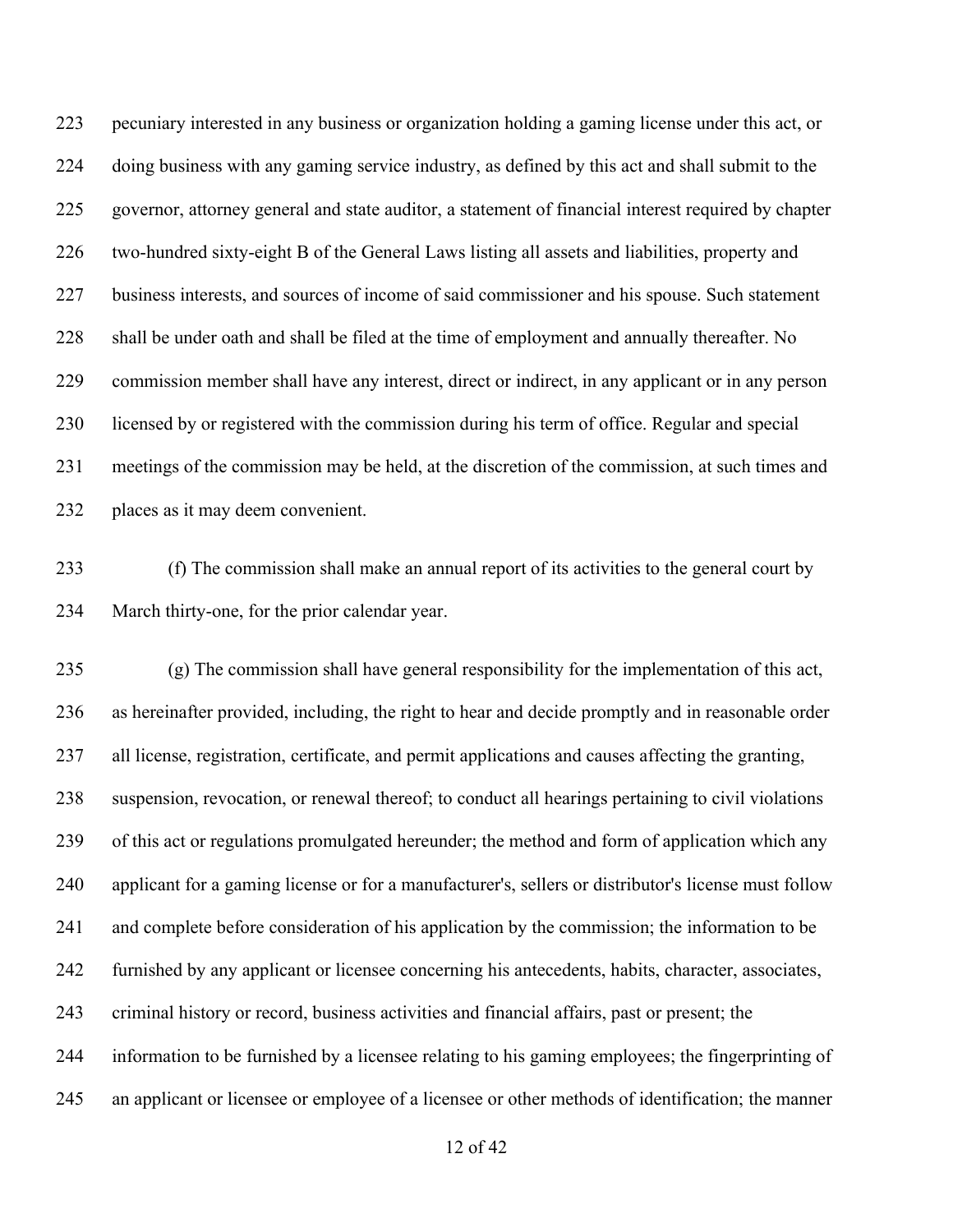and procedure of all hearings conducted by the State Gaming Control Authority, as defined by this act, or commission or any hearing examiner of the authority or commission, including special rules of evidence applicable thereto and notices thereof; the issuance and revocation of work permits for employment of persons in licensed gambling facilities; the manner in which winnings, compensation from games and gaming devices, and gross revenue must be computed and reported by the licensee; the minimum procedures for adoption by each licensee to exercise effective control over its internal fiscal affairs; the payment by any applicant of all or any part of the fees and cost of investigation of such applicant as may be determined by the bureau or the commission; governing the manufacture, sale and distribution of gambling devices and equipment; licensee bonding requirements; monitoring of licensee requirements; investigations both civil and criminal; the method and operation of gambling operations including the type and manner of gambling, record keeping, accounting, audit requirements and safeguarding of assets; the testing and inspection of gambling equipment; the licensing of corporations, limited partnerships, holding companies and intermediary companies; the limitations of security contracts and agreements; the sale of securities of affiliated companies; emergency proceedings; setting forth those persons to be excluded or ejected from gambling establishments including the type of conduct prohibited thereat; to collect all license and registration fees, taxes and penalties imposed by this act and the regulation issued pursuant thereto; to be present through its inspectors and agents at all times during the operation of any licensed gaming facility for the purpose of certifying the revenue thereof and receiving complaints from the public; and to review and rule upon any complaint by a licensed gaming facility licensee regarding any investigative procedures of the bureau which are unnecessarily disruptive of licensed gaming facility operations; and a code of conduct for employees of the bureau. The need to inspect and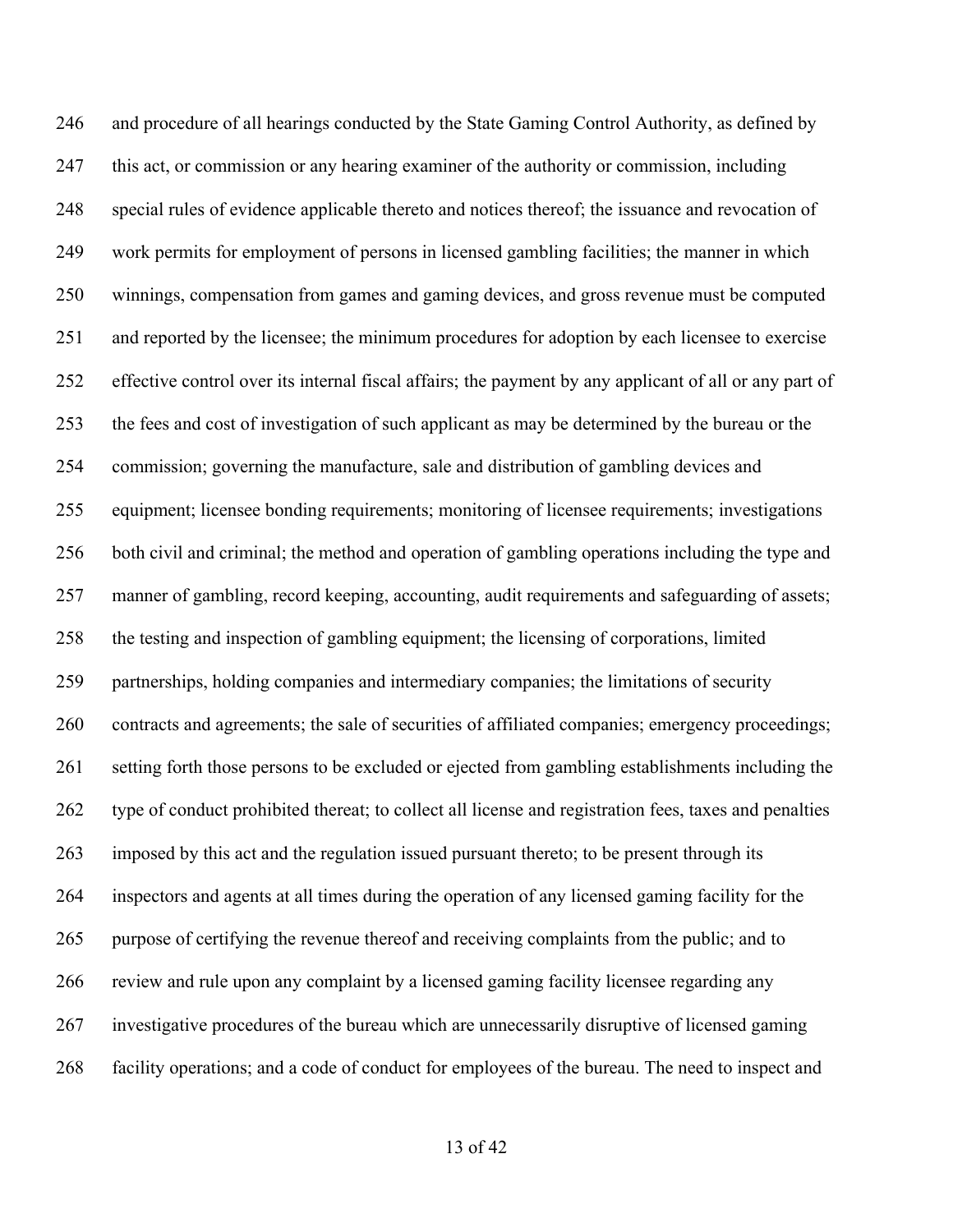or investigate a licensed gaming facility shall be presumed at all times. The commission shall adopt an official seal and alter same at pleasure.

 (h) The commission shall conduct hearings in accordance with the provisions of Chapter 30A. The commission may, by a majority vote, issue subpoenas for the attendance of witnesses or the production of any records, books, memoranda, documents, or other papers, or things, at or prior to any hearing as is necessary to enable the commission to effectually discharge its duties, and may administer oaths or affirmations as necessary in connection therewith. The commission may petition a superior court for an order requiring compliance with a subpoena. The commission and the bureau shall have the authority to propound written interrogatories and may administer oaths, issue subpoenas, propound written interrogatories, require testimony under oath, report same, and fashion recommended decisions upon the recommendation of said commission.

 (i) The commission may require any person to apply for a license as provided in this act and approve or disapprove, transactions, events, and processes as provided in this act. The commission may grant or deny any application for a license or approval; may limit, condition, restrict, suspend, or revoke any license or approval for any cause deemed reasonable by the commission, consistent with this act or any general or special. The commission may also impose a civil fine of not more than fifteen thousand dollars upon any person licensed, registered or otherwise approved under this act, for any violation of this act or of any general or special law related to gambling. The commission may, as further provided in regulations approve or disapprove transactions, events, and processes as provided in this act, take actions reasonably designed to ensure that no unsuitable persons are associated with controlled gambling activities. The commission may expend for legal, investigative, clerical and other assistance such as may be

of 42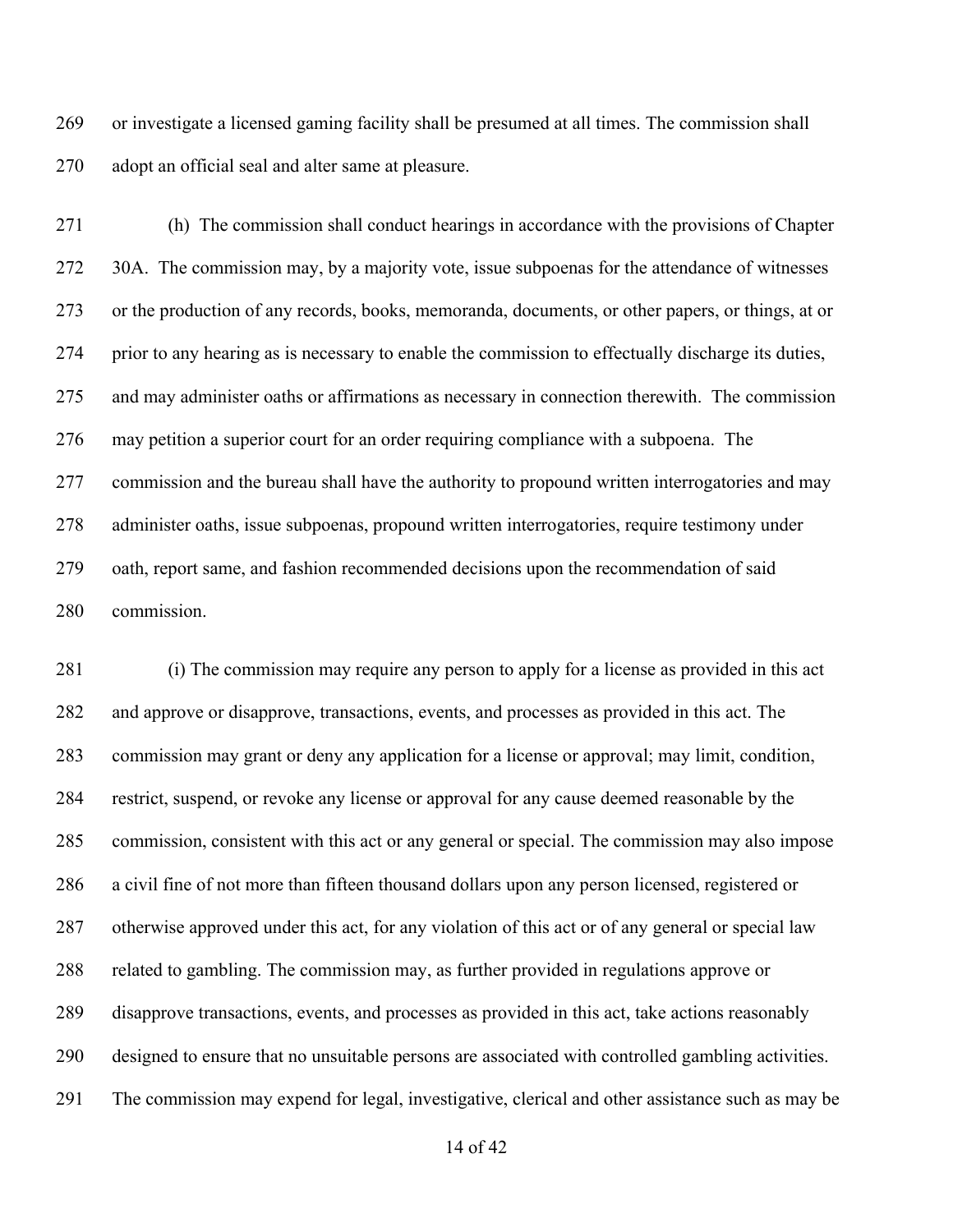appropriated therefore. Investigators employed by the commission shall have access to all records maintained by the all licensees and registrants hereunder, whether maintained at the licensed gambling establishment or other location as may be pertinent to the investigatory powers of the commission.

 (j)The commission shall assure, to the extent required by this act, that licenses, approvals, certificates, or permits shall not be issued to nor held by, nor shall there be any material involvement, directly or indirectly, with the licensed gaming facility operation or the ownership thereof by, unqualified or disqualified persons or persons whose operations are conducted in a manner not conforming with the provisions of this act. In enforcing the provisions of this act, the commission shall have the power and authority to deny any application; limit or restrict any license, registration, certificate, permit or approval; suspend or revoke any license, registration, certificate, permit or approval; and, impose a penalty on any person licensed, registered, or previously approved for any cause deemed reasonable by the commission pursuant to rules and regulations promulgated thereby.

- (k) No commission member or person employed by the commission shall represent any person or party other than the commonwealth before or against the commission for a period of two years from the termination of his office or employment with the commission.
- (l) The commission shall initiate proceedings or actions appropriate to enforce statutory and regulatory requirements mandated of license-holders.

 (m) The commission shall have the power to acquire, lease, use, hold and mortgage real, personal or mixed property or any interest, easements or rights therein, as may be necessary or appropriate to carry out the provisions of this act; to enter into agreements or other transactions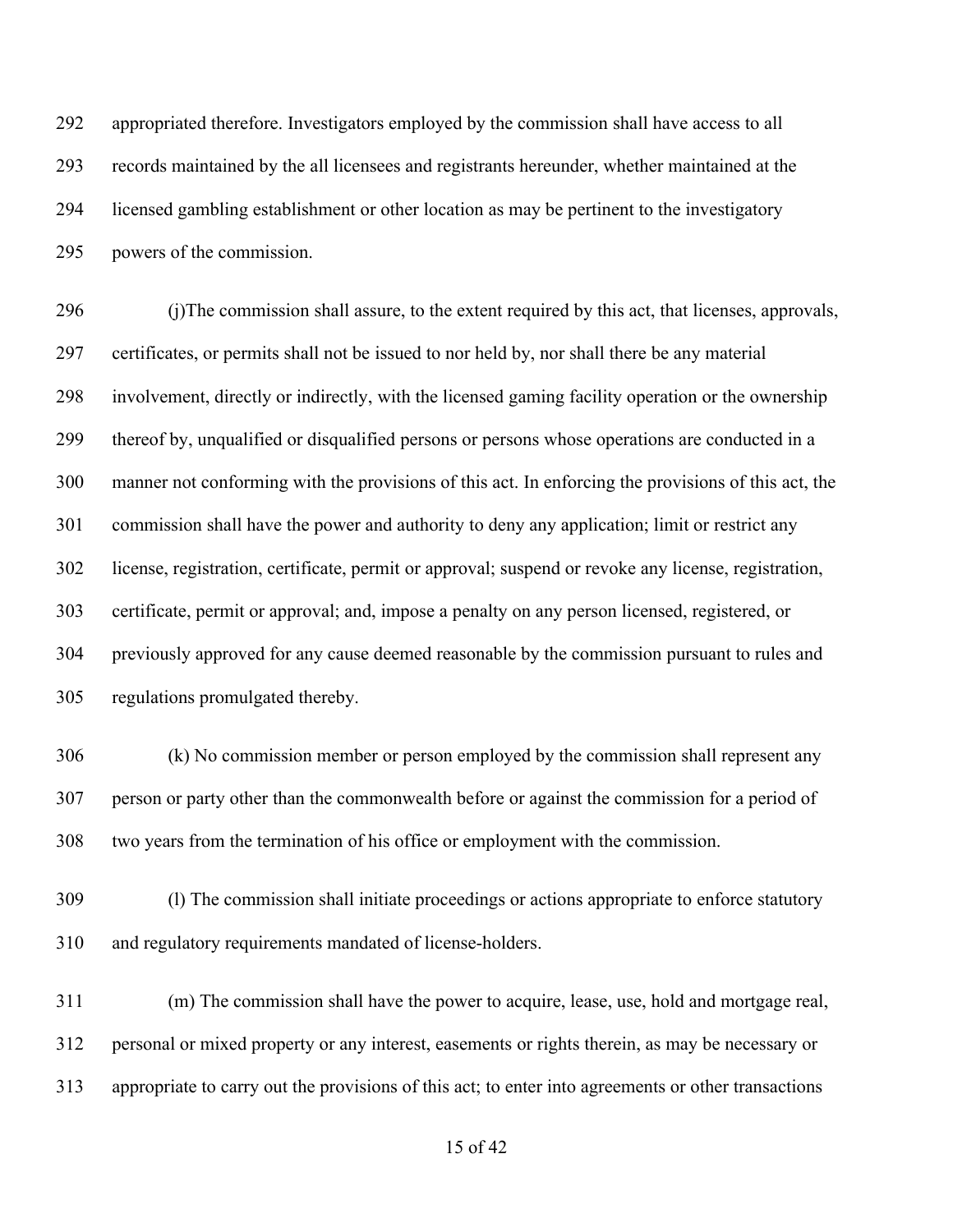with the commonwealth or any political subdivision or public instrumentalities thereof, the United States government or any federal, state or other governmental agency; to formulate plans for the projects involving the acquisition and operation of facilities pursuant to the provisions of this act, and to construct or reconstruct, expand, remodel, to fix and revise from time to time, and to charge and collect rates, fees, rentals and other charges for the use of any building, structure, other property or portion thereof under its control; and to acquire in the name of the commission by purchase or otherwise,

 (n) The commission may investigate, civilly or criminally, fraud, deceit, misrepresentation or violations of law by any person licensed or registered under this act, or the occurrence of any such activity within or involving any licensed gambling establishment or gambling operation. If the commission has reasonable basis to believe that any person licensed or registered under this act is engaged in criminal behavior or that criminal activity is occurring within or involving any licensed gaming facility or licensed gambling operation said commission shall report same to the attorney general of the commonwealth and the district attorney of the county within which the gaming facility is located and make available to the attorney general and said district attorney all relevant information on such activity. The commission, as it deems appropriate, may ask the attorney general and/ or said district attorney to restrain a violation of this act or enforce any provision thereof. An action brought against a person pursuant to this act does not preclude any other criminal or civil proceeding as may be authorized by law.

 (o) No person shall transfer a direct or indirect pecuniary interest in a licensed operating entity or premises, or enter into an option contract or other agreement providing for such transfer in the future, without having notified the commission. No person shall transfer a greater than five percent direct or indirect pecuniary interest in a licensed operating entity or premises without the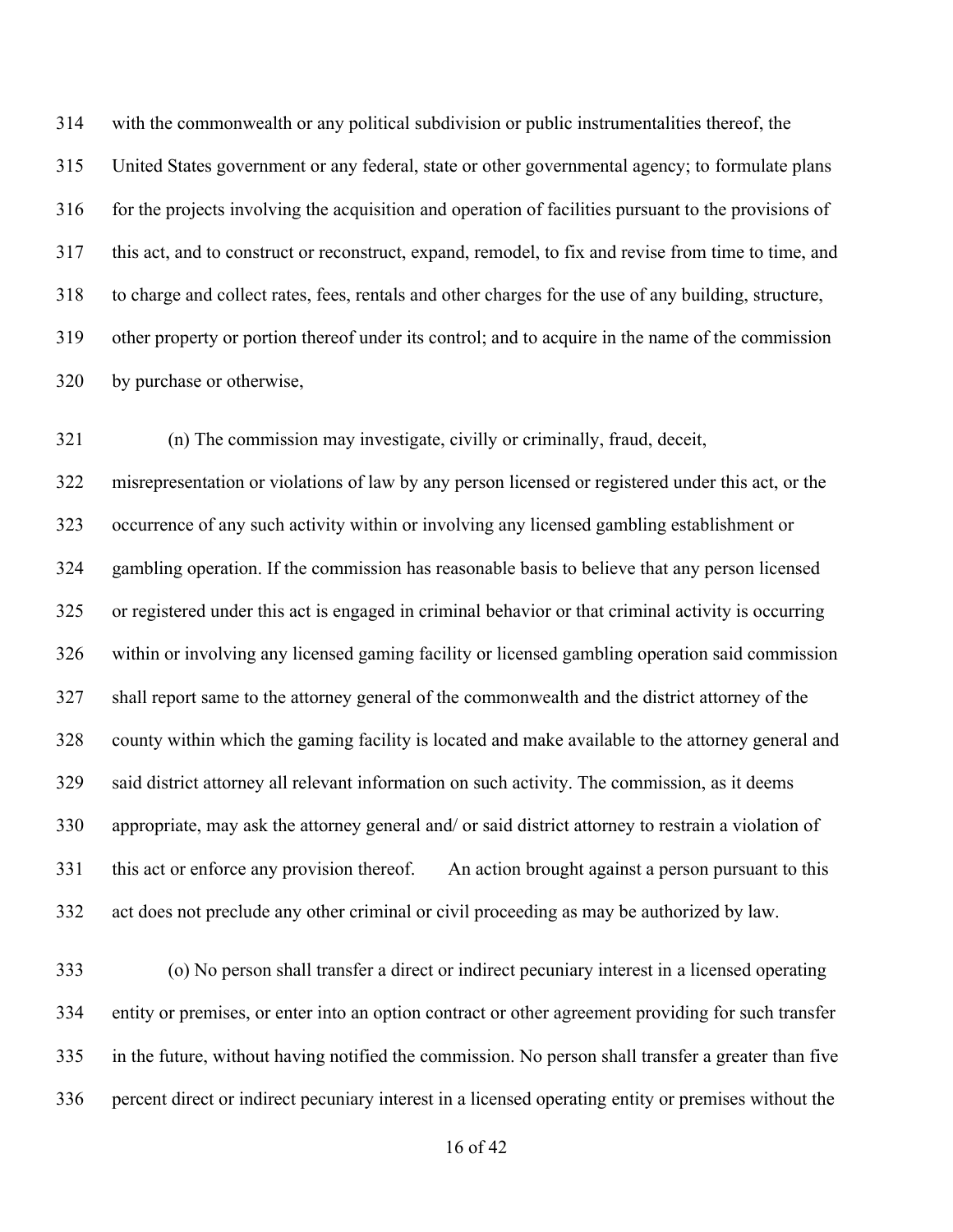issuance by the commission to the transferee of an operating license or an affirmative statement that the transferee has met the operating license standards, as the commission may require.

SECTION 4. State Gaming Control Authority: Composition, Powers and Duties.

 (a) There shall be established a State Gaming Control Authority. The authority may acquire such furnishings, equipment, supplies, stationery, books, motor vehicles and other things as it may deem necessary or desirable in carrying out its functions; incur such other expenses, within the limit of money available to it, as it may deem necessary. The authority shall furnish to the commission such administrative and clerical services and such furnishings, equipment, supplies, stationery, books, motor vehicles and all other things as the commission may deem necessary or desirable in carrying out its functions. Except as otherwise provided in this act, all costs of administration incurred by the authority must be paid out on claims from the state general fund in the same manner as other claims against the state are paid.

 (b) The position of Executive Director of the state gaming control authority is hereby created. The Gaming Control Commission shall appoint the executive director for a term of five years. The executive director shall not serve more than two consecutive terms. The executive director may be removed by the governor for cause. The executive director shall be responsible for the conduct of the commission's administrative matters. The executive director shall be the executive secretary of the commission and shall carry out and execute the duties as specified by law and the commission. The executive director shall employ such professional, technical, and clerical assistants and employees as necessary, subject to appropriation; provided, however, that such assistants and employees shall not be subject to chapter thirty-one or section nine A of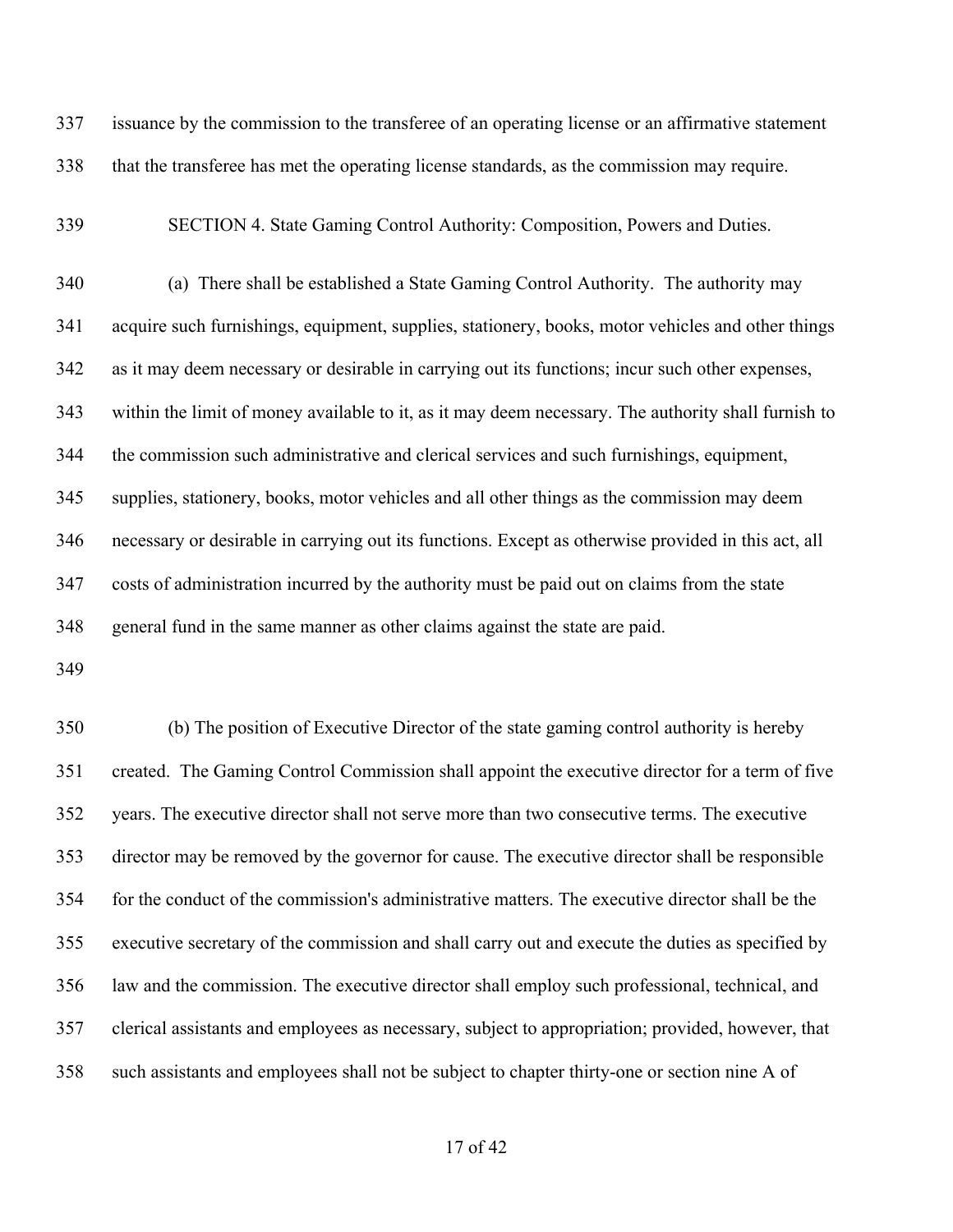chapter thirty of the General Laws. The executive director shall devote his entire time and attention to the business of his office and shall not pursue any other business or occupation or hold any other office of profit.

 (c) The authority shall, within the limits of legislative appropriations or authorizations, employ and fix the salaries of or contract for the services of such professional, technical and operational personnel and consultants as the execution of its duties and the operation of the authority and commission may require. The authority and the commission shall, by suitable regulations, establish a comprehensive plan governing employment, job classifications and performance standards, and retention or discharge of employees to assure that termination or other adverse action is not taken against such employees except for cause. The authority may employ the services of such persons as it considers necessary for the purposes of consultation or investigation. (d) Each employee of the authority shall file with the state ethics commission a statement of financial interest as defined in chapter two-hundred sixty- eight B of the General Laws listing all assets and liabilities, property and business interests, and sources of income of said employee and his spouse. Such statement shall be under oath and shall be filed at the time of employment and annually thereafter.

 (e) No employee of the authority shall be permitted to gamble in any establishment licensed by the Commission except in the course of his duties. Each employee or agent of the bureau shall devote his entire time and attention to his duties and shall not pursue any other business or occupation or other gainful employment; provided, however, that secretarial and clerical personnel may engage in such other gainful employment as shall not interfere with their duties to the commission or bureau, unless otherwise directed; and provided further, however, that other employee and agents of the authority may engage in such other gainful employment as

of 42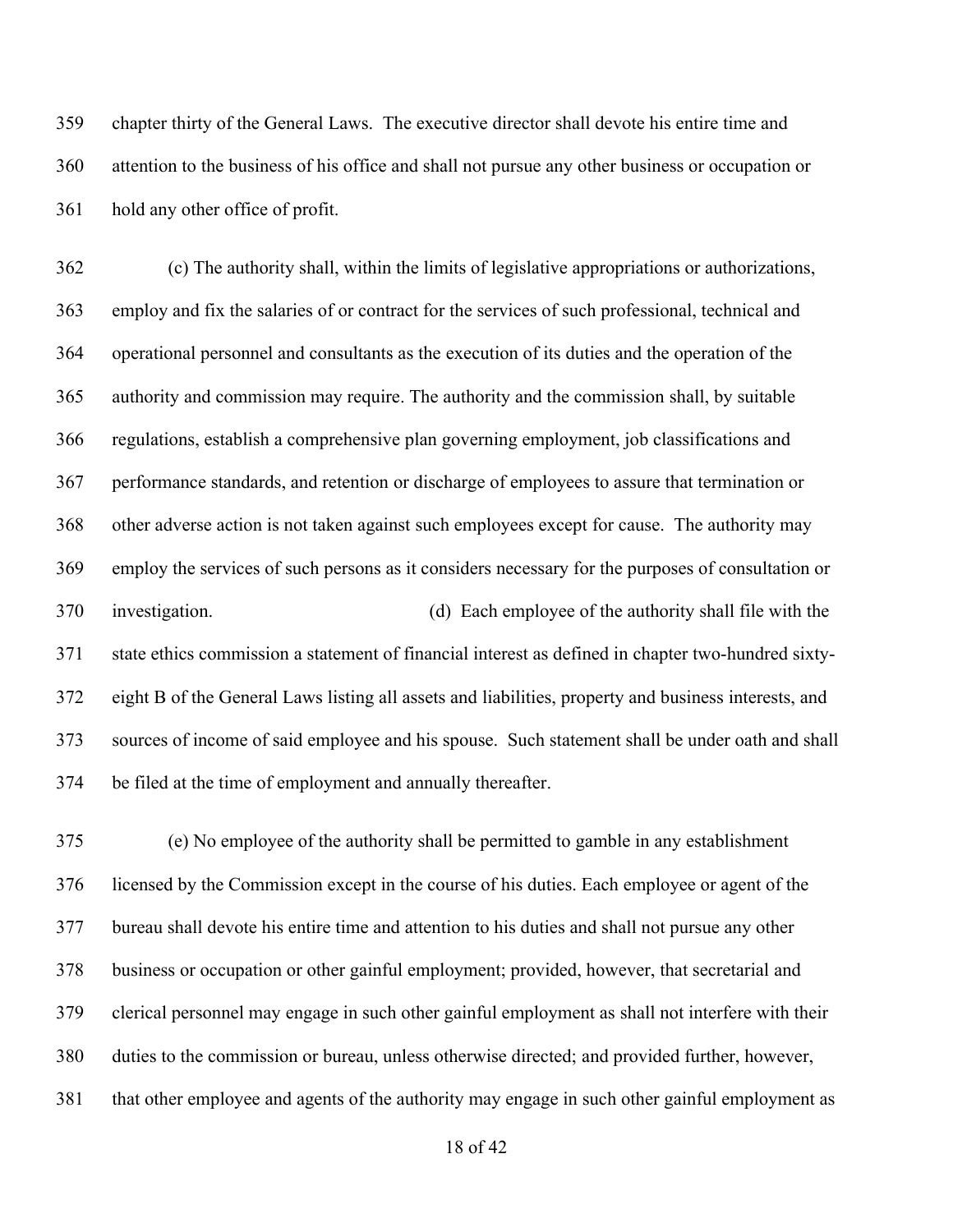shall not interfere or be in conflict with their duties to the authority, upon approval by the commission and the director of the authority.

 (f) No person employed by the authority shall represent any person or party other than the commonwealth before or against the authority or the commission for a period of one year from the termination of his office or employment with the authority.

 (g) Before the beginning of each legislative year, the authority shall submit to the house and senate committees on ways and means and the joint committee on state administration and oversight a report defining, for the preceding twelve month period, the gross revenue, net revenue, and average depreciation of each licensee; the number of persons employed by each licensee, and related payroll information; and the assessed valuation of each Massachusetts licensed gaming facility as listed on the assessment rolls.

 (h) Employees of the authority and their agents may inspect and examine all premises wherein gaming is conducted or gambling devices or equipment are manufactured, sold or distributed; inspect all equipment and supplies in, upon or about such premises; summarily seize and remove from such premises and impound any equipment, supplies, documents or records for the purpose of examination and inspection; demand access to and inspect, examine, photocopy and audit all papers, books and records of any applicant or licensee, on his premises, or elsewhere as practicable, and in the presence of the applicant or licensee, or his agent, respecting the gross income produced by any gaming business, and require verification of income, and all other matters affecting the enforcement of the policy or any of the provisions of this act; demand access to and inspect, examine, photocopy and audit all papers, books and records of any affiliate of a licensee whom the authority or commission knows or reasonably suspects is involved in the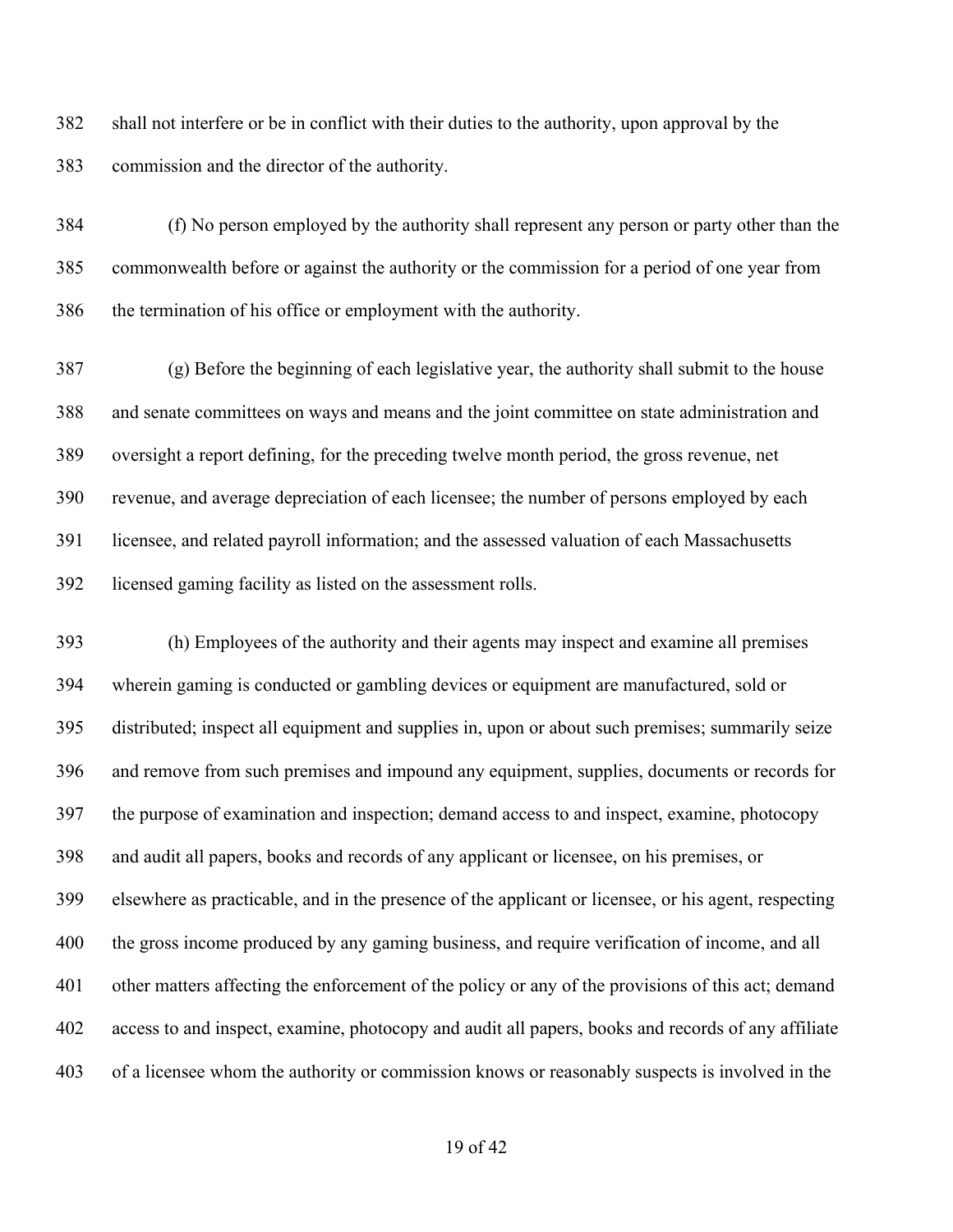financing, operation or management of the licensee. Licensees must retain all books, papers, and records necessary for audits for three years after the date of the surrender or revocation of his gaming license.

 (i) The authority may place expert accountants, technicians, and any other persons, as it may deem necessary, in the office, gambling area, or other place of business of any person licensed or registered under this act for the purpose of determining compliance with the rules and regulations adopted pursuant to this act.

 (j) The authority may investigate, for purposes of prosecutions any suspected criminal violation of this act; provided, however, that nothing in this section shall be deemed to limit the investigatory and prosecutorial powers of other state and local officials and agencies, including district attorneys and police departments.

 (k) The authority may recommend to the commission the denial of any application, the limitation, conditioning, restriction, suspension, or revocation of any license, permit, registration or approval, or the imposition of any fine upon any person licensed or approved by the commission.

 (l) The executive director of the authority and employees of the authority so designated by the director shall have and exercise throughout the commonwealth, subject to the rules and regulations as the director, with the approval of the commission, may from time to time adopt, all the authority of police officers and constables, except the service of civil process, to effectuate the purposes of this act.

 (m) No official, member, employee, or agent of the commission or authority, having obtained access to confidential records or information in the performance of duties pursuant to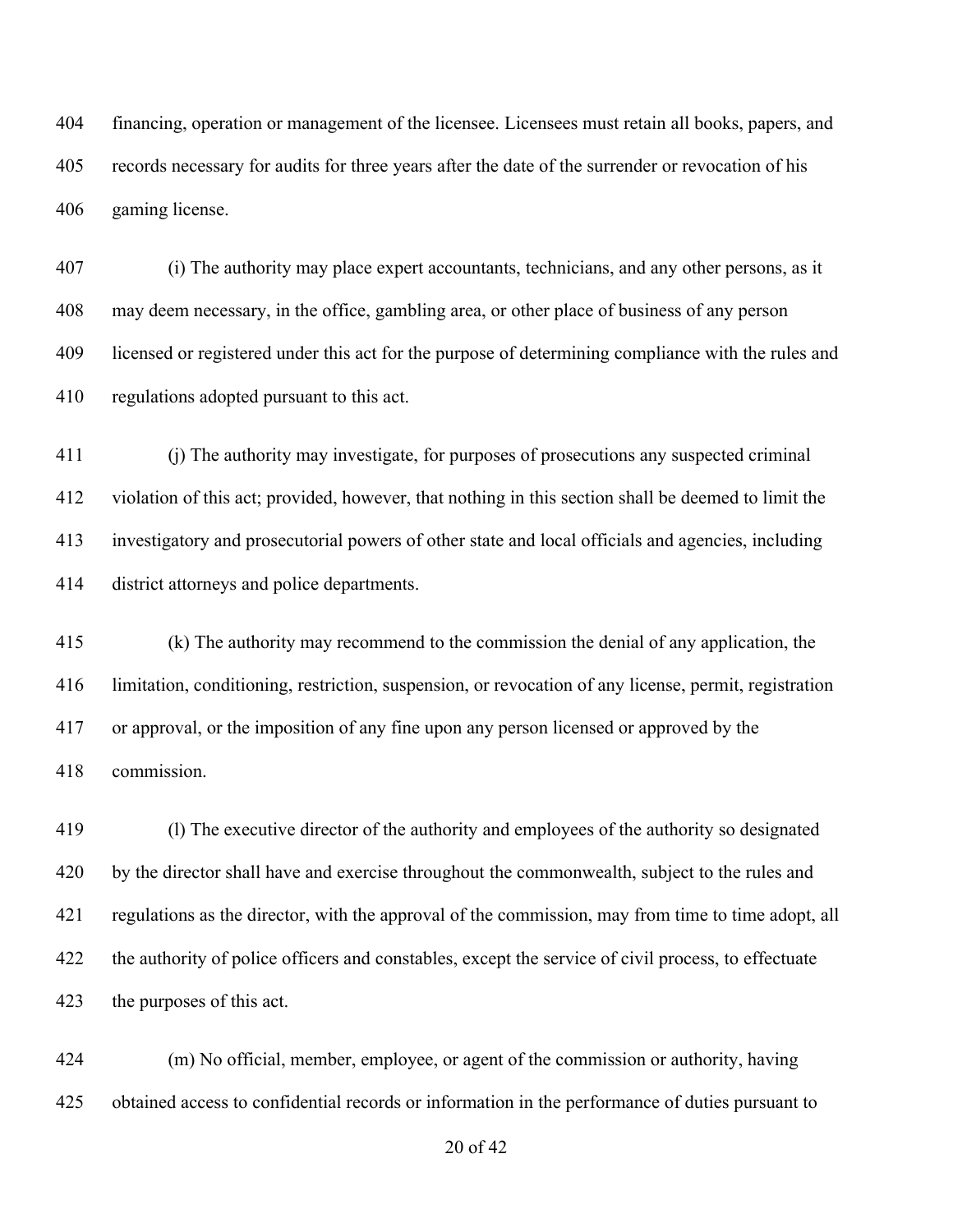this act, unless otherwise provided by law, shall knowingly disclose or furnish the records or information, or any part thereof, to any person who is not authorized by law to receive it. Violation of this provision shall be punishable by a fine of not more than ten thousand dollars or by imprisonment in a house of correction for not more then one year, or by both such fine or imprisonment.

 (n) The authority shall make a continuous study and investigation of gaming throughout the commonwealth in order to ascertain defects in state gaming law, or in rules and regulations issued thereunder; to formulate recommendations for changes in said law and the rules and recommendations promulgated thereunder. The authority shall make a continuous study and investigation of the operation and administration of similar laws in other states or countries; of any literature or reports on the subject which from time to time may be published or available to licensed gaming facilities; of any federal laws which may affect the operation of gaming in the commonwealth; and of the reaction of citizens of the commonwealth to existing and potential features of gaming with a view to recommending or effecting changes that will tend to better serve and implement the purposes of state gaming law. The authority shall make a continuous study of state gaming policy, including gaming, as defined by this act; the state lottery, as defined by chapter ten; and pari-mutual racing, as defined by chapter one-hundred twenty-eight; and the impact of said policy on the Commonwealth.

- (o) The executive director of the authority shall petition the commission to initiate proceedings or actions appropriate to enforce statutory and regulatory requirements mandated of license-holders, and the commission shall grant or deny such petitions expeditiously.
- SECTION 5. Records of Commission and Authority Proceedings.

### of 42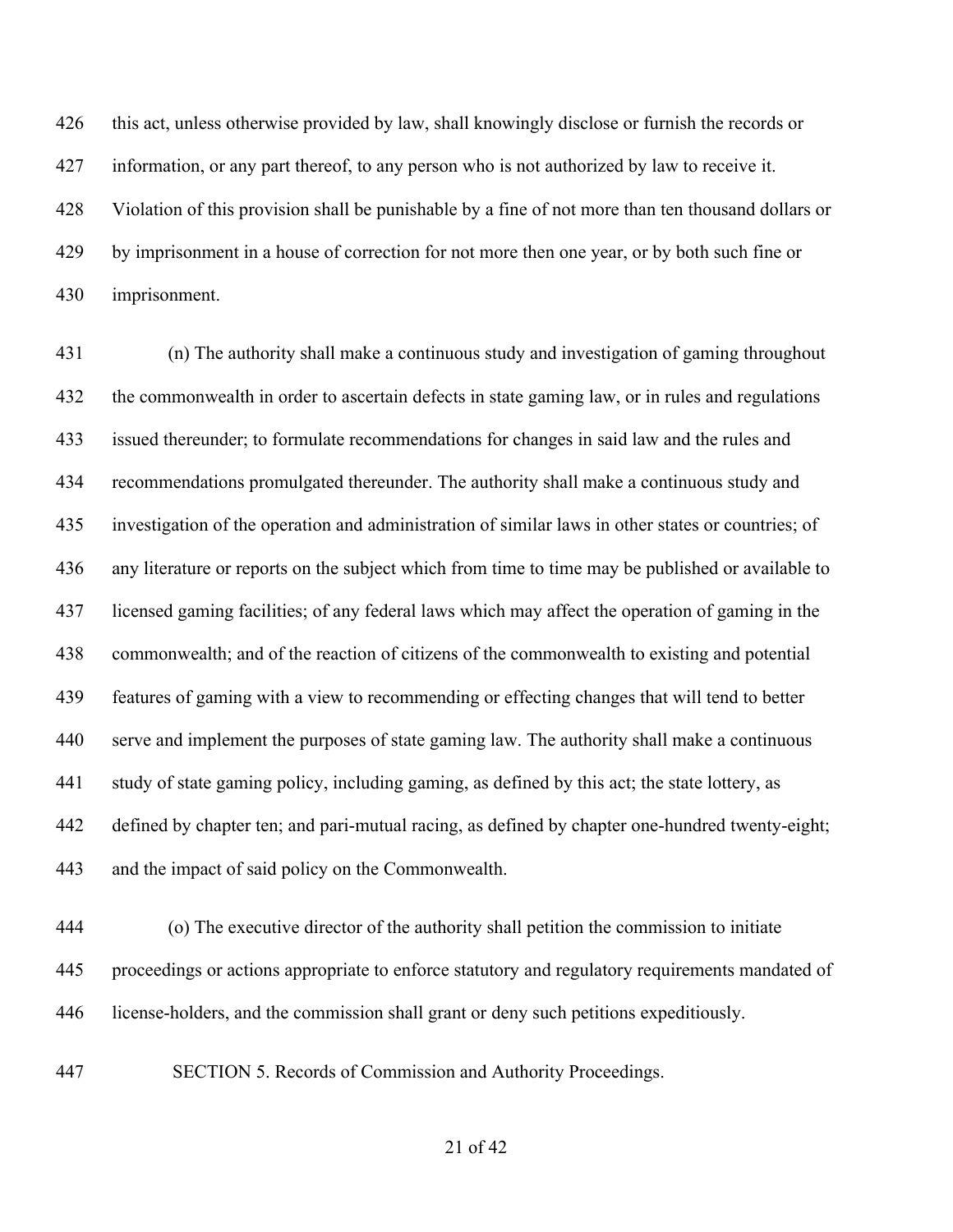(a) The commission shall cause to be made and kept a record of all proceedings at regular and special meetings of the commission. These records shall be open to public inspection.

 (b) Notwithstanding any other general or special law to the contrary all files, records, reports, and other information in possession of any state or local governmental agency including tax filings and related information that are relevant to an investigation by the bureau conducted pursuant to this act shall be made available to the authority as requested. However, any tax or financial information received from a governmental agency shall be used solely for effectuating the purposes of this act. To the extent that these files, records, reports, or information are confidential or otherwise privileged from disclosure under any law they shall not lose that confidential or privileged status for having been disclosed to the authority.

 (c) No statement, and no publication of any document, described in this section shall impose liability for defamation or constitute a ground for recovery in any civil action. If any document or communication described above contains any information that is privileged or exempt from public disclosure that privilege or exemption is not waived or lost because the document or communication is disclosed to the authority or the commission or any of their agents or employees.

 (d) The attorney general, every district attorney, and every state and local law enforcement agency shall notify the authority of any investigation or prosecution of any person if it appears that a violation of any law related to gambling had occurred.

SECTION 6. Finding of Suitability. License Approval.

 (a) The commission and the authority shall investigate the qualifications of each applicant under this act before any license is issued or any registration, finding of suitability or approval of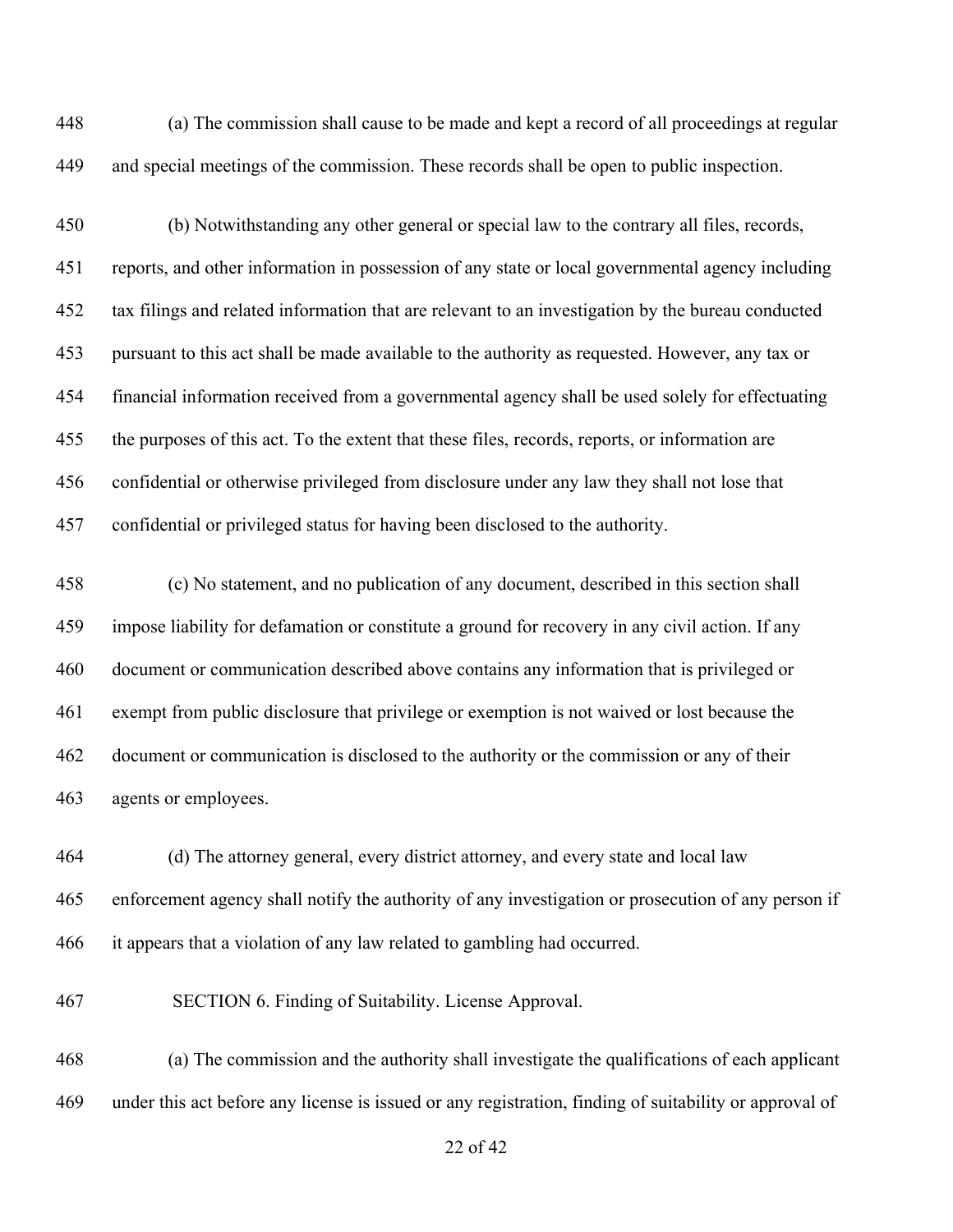acts or transactions for which commission approval is required or permission is granted, and shall continue to monitor the conduct of all licensees and registrants and other persons having a material involvement, directly or indirectly with a licensed gaming facility or holding company to ensure that licenses are not issued or held by, nor is there any material involvement directly or indirectly with a licensed gaming facility or holding company by unqualified, disqualified or unsuitable persons, or persons whose operations are conducted in an unsuitable manner or in unsuitable or prohibited places or locations, as provided in commission regulations. All expenses associated with the licensing of any applicant shall be borne by the applicant. Pursuant to its regulations, the commission shall require each applicant for a gambling license to deposit with 479 the commission, together with the application therefore, an application fee. Such fee shall constitute the anticipated costs and charges incurred in the investigation and processing of the application, and any additional sums as are required by the commission to pay final costs and charges.

 (b) The commission and the authority may require a finding of suitability or the licensing of any person who owns any interest in the premises of a licensed establishment; owns any interest in real property used by a licensed establishment whether he leases the property directly to the licensee or through an intermediary; repairs, rebuilds or modifies any gaming device; manufactures or distributes chips or gaming tokens for use in this state.

 (c) The commission and the authority may require a finding of suitability or the licensing of any person who furnishes services or property to a state gaming licensee under any arrangement pursuant to which the person receives payments based on earnings, profits or receipts from gaming.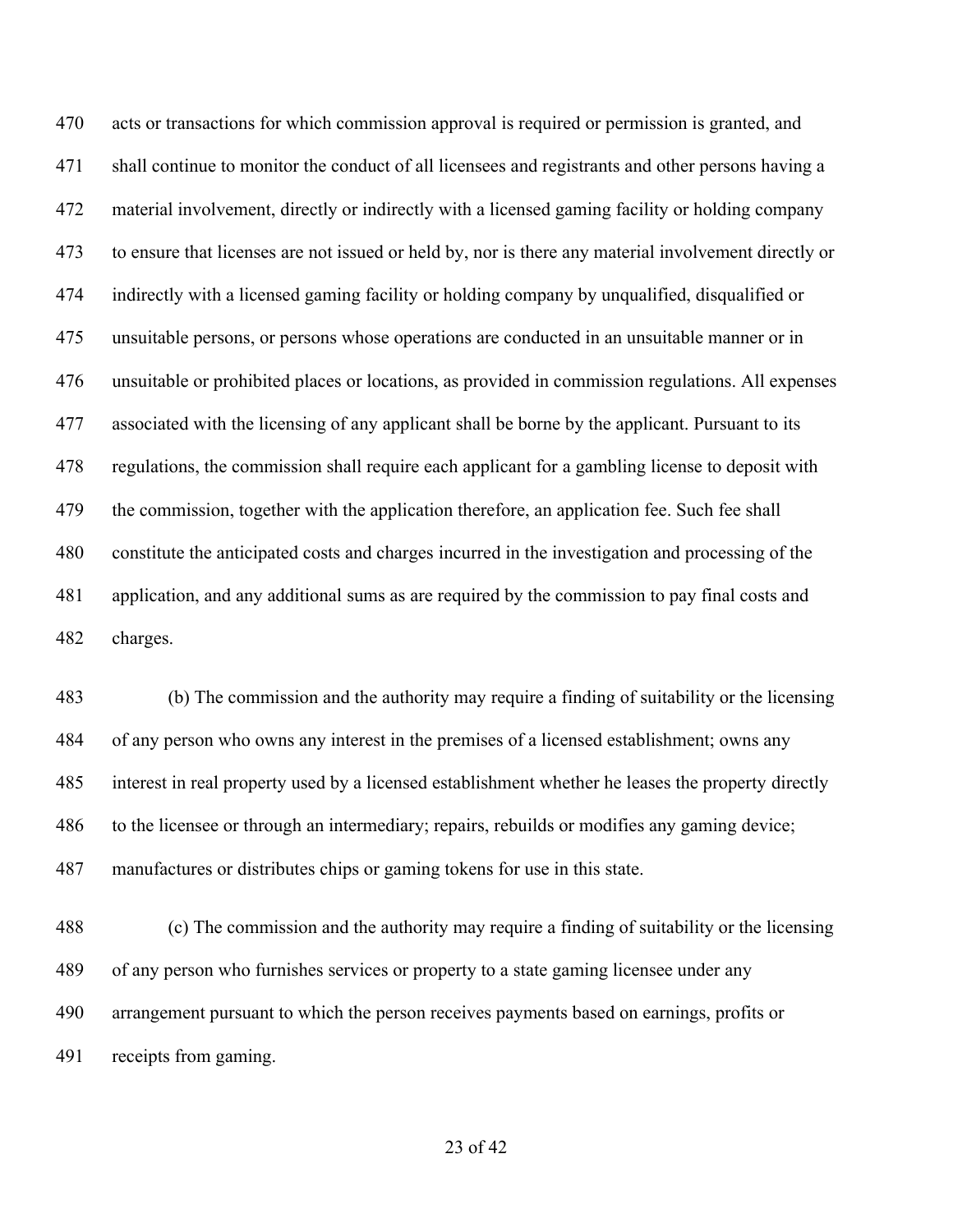| 492 | d) No person shall operate a gaming establishment without having obtained all necessary              |
|-----|------------------------------------------------------------------------------------------------------|
| 493 | operating licenses from the commission. There shall be a single licensed operator for each           |
| 494 | gaming establishment. The licensing standards must be met at all times by each officer, director,    |
| 495 | partner, and trustee of the operating entity, by each substantial party in interest of the operating |
| 496 | entity or of the premises on which such establishment is located, and by such other party in         |
| 497 | interest of the operating entity, the premises, or any holding company or intermediary company       |
| 498 | of the operating entity or the premises as the commission may require. In no event shall the         |
| 499 | commission permit person or entity previously convicted of a felony to be a party in interest of     |
| 500 | the operating entity or of the premises or of any holding or intermediary company of the             |
| 501 | operating entity or the premises. A separate license shall be required for any person described      |
| 502 | above, unless the commission specifically determines otherwise.                                      |
| 503 | (e) The commission is authorized to award no more the 3 casino licenses in the                       |
| 504 | Commonwealth, with no more than 1 license awarded per region, as follows: -                          |
| 505 | Region 1-Norfolk, Suffolk, Middlesex and Essex counties;<br>Region $2-$                              |
| 506 | Bristol, Plymouth, Nantucket, Dukes and Barnstable counties; and                                     |
| 507 | Region 3 – Worcester, Hampshire, Hampden, Franklin, and Berkshire counties.                          |
| 508 | (f) Each license approved by the Commission pursuant to Section $6(e)$ shall be awarded              |
| 509 | as the result of a competitive bidding process to be designed and established by said commission     |
| 510 | in which the successful applicant shall bid not less than \$100 million. Within each defined         |
| 511 | region, the commission shall give first consideration to any application in which the proposed       |
| 512 | casino is located on an environmentally impacted site and the costs of mitigation are assumed by     |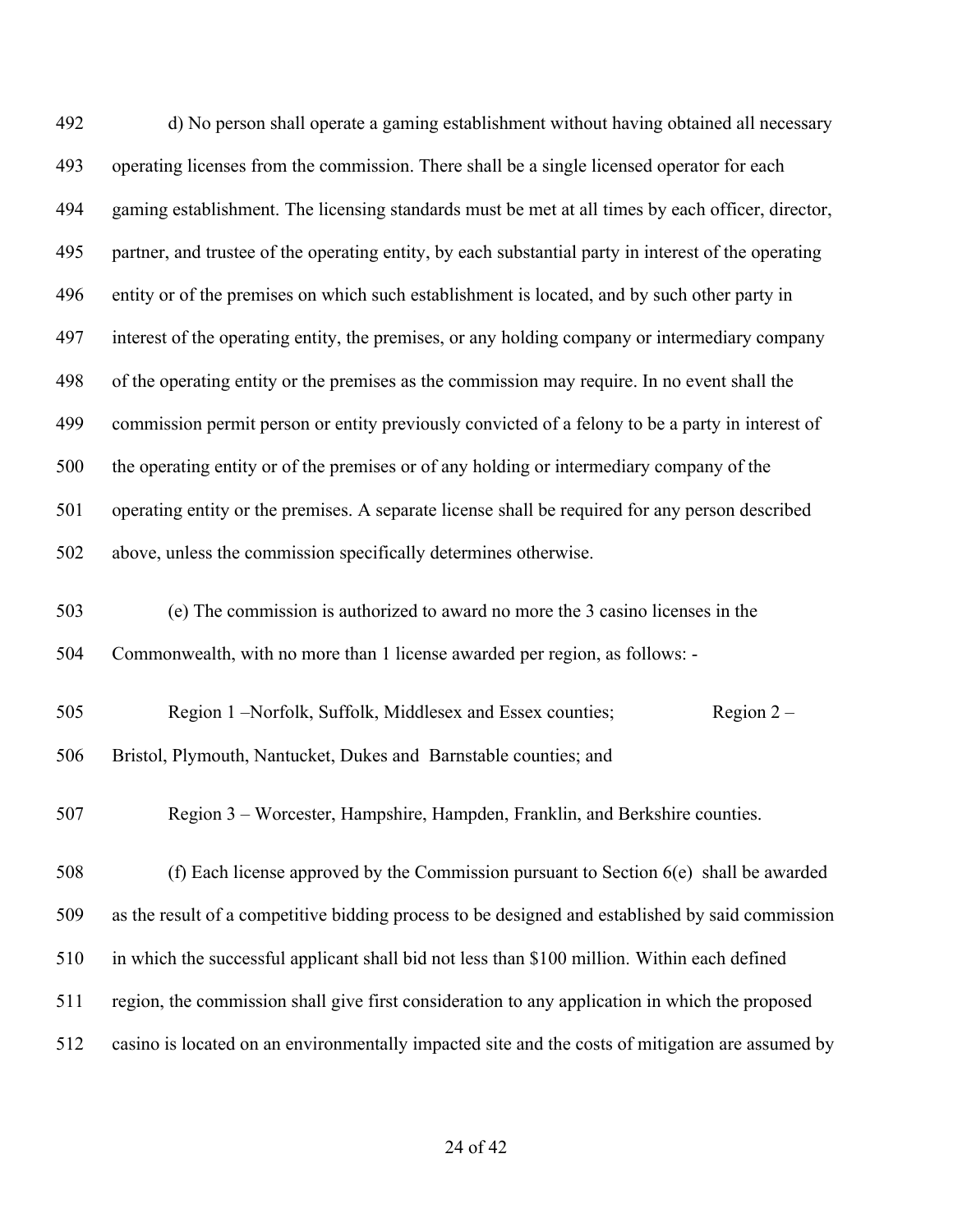the casino applicant. The commission shall negatively consider any development on greenfield space, so-called, including previously undeveloped land.

 (g) No casino license shall issue to an applicant who is a federally recognized Native American tribe located in the Commonwealth or an applicant who is partnered with a federally recognized Native American tribe located in the Commonwealth unless the Native American tribe has entered into a contractual agreement with the Commonwealth in which the Native American tribe agrees to waive any and all of its rights under the Indian Gaming Regulatory Act, 25 U.S.C. Sections 2701 et seq., and be subject to the civil and criminal laws, statutes, ordinances, and jurisdiction of the Commonwealth with respect to all activities relating to the development and operation of the resort casino and the applicable rules and regulations prescribed by the commission.

 (h) No application for any gaming license established under this act shall be granted without a majority vote of those voting in a local referendum of the host community in accordance with the procedures established under the general laws.

 (i) A person may apply to be a licensed operator by filing an application with the commission, in the form and with such accompanying application fees as the commission may establish. Information on the application will be used as the basis for a thorough background investigation which the bureau shall conduct with respect to each applicant. Each application shall disclose the identity of each party in interest, each holding company and intermediary company, and each affiliate of the operating entity. The application shall disclose, in the case of a privately held corporation, the names and addresses of all directors, officers, and stockholders; in the case of a publicly traded corporation, the names and addresses of all directors, officers,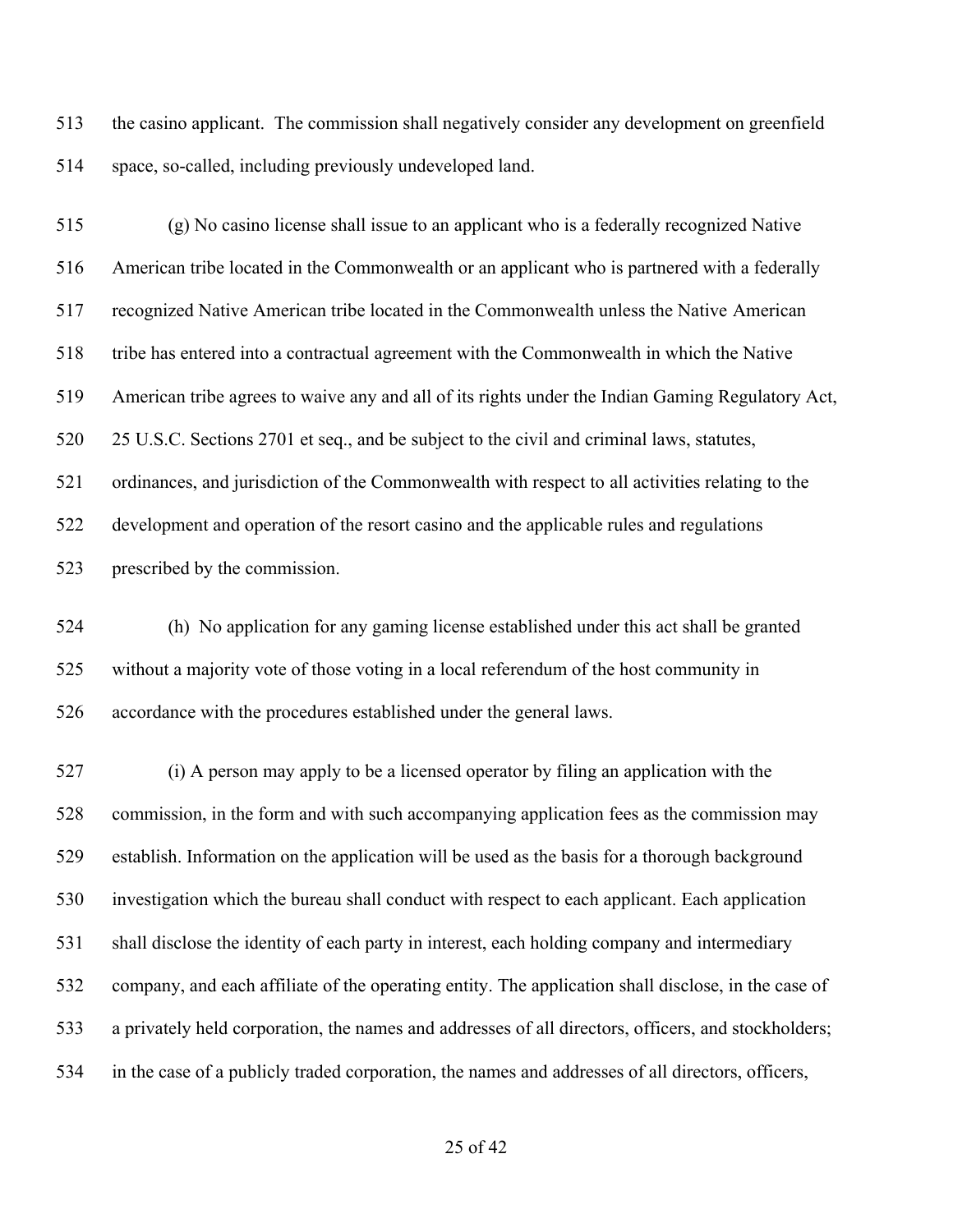and persons holding at least one percent of the total capital stock issued and outstanding; in the case of a partnership, the names and addresses of all partners, both general and limited; and in the case of a trust, the names and addresses of all trustees and beneficiaries.

 (j) Each operating entity shall identify, in its application, the premises containing the establishment where it proposes to conduct its gaming operations. The application shall contain such information regarding the physical location and condition of the premises and the potential impact of the proposed gaming operations upon adjacent properties and the municipality and region within which the premises are located, as the commission may require. The application shall disclose the identity of all parties in interest regarding the premises; and provided, further, except as otherwise permitted herein, no person other than a licensee hereunder shall have any right to or interest in net gaming revenue or adjusted net gaming revenue in the form of a percentage of any sums payable hereunder.

 (k) No licensed operator shall obtain any gaming equipment from a person who does not hold a license. No licensed operator shall enter into any agreement for the receipt of goods or services, of any form and in any amount, from a person who does not hold a license, when a license is required for such agreement under this act or under regulations promulgated by the commission or authority.

 (l) No licensed operator shall employ any person in a gaming establishment who does not hold a work permit, when a work permit is required for such position under regulations promulgated by the commission or authority.

 (m) Licensed operators shall provide all full time employees and part time employees working a minimum of twenty hours a week with health insurance coverage.

### of 42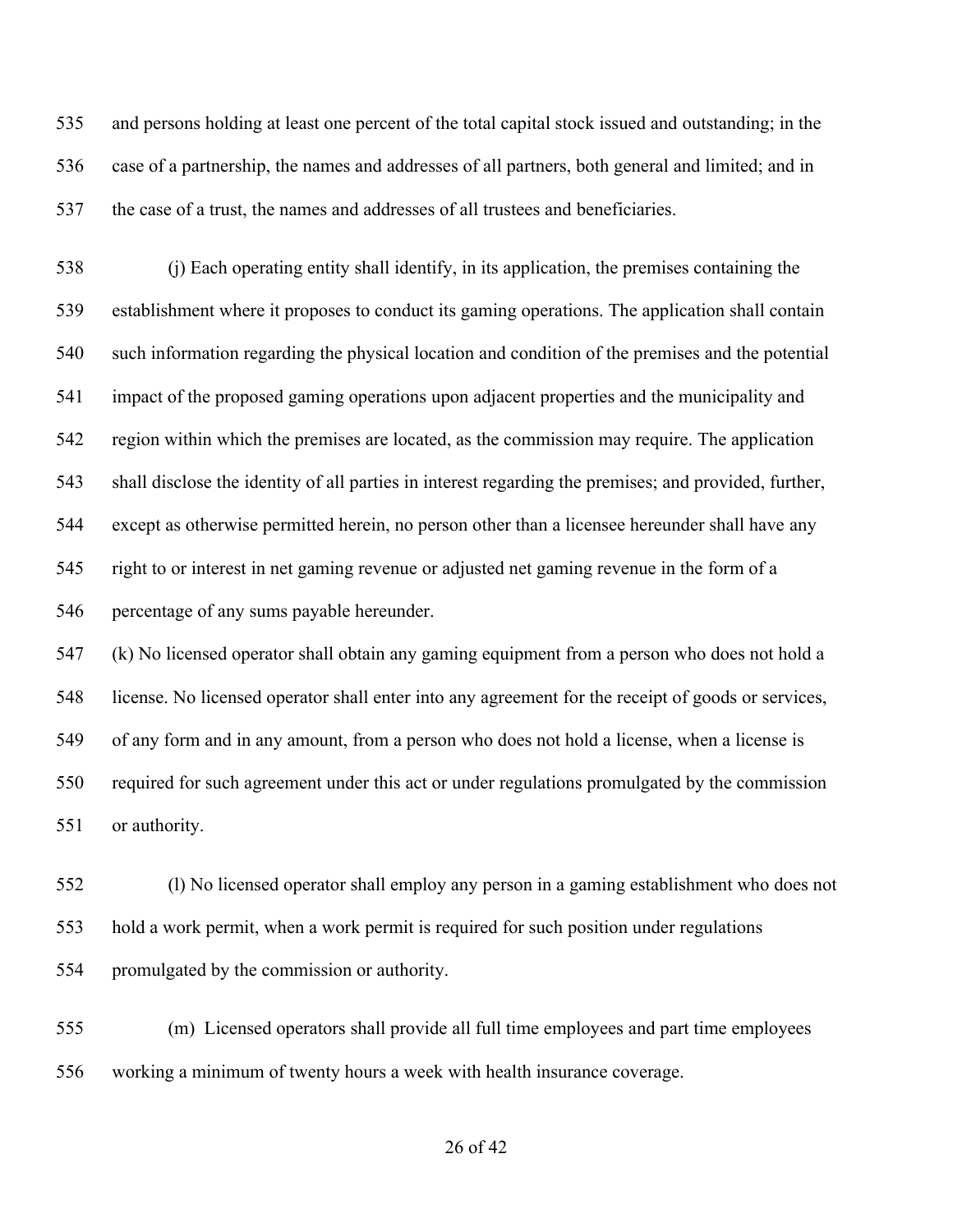(n) Any person who the commission determines is qualified to receive a license or be found suitable under the provisions of this act, may be issued a state gaming license or found suitable, as appropriate. The burden of proving his qualification to receive any license or be found suitable is on the applicant. A license to operate a gaming establishment must not be granted unless the applicant has satisfied the commission that he or she has adequate business probity, competence and experience, in gaming; and the proposed financing of the entire operation is adequate for the nature of the proposed operation; and, from a suitable source. All applications to receive a license or be found suitable constitutes a request for a determination of the applicant's general character, integrity, and ability to participate or engage in, or be associated with gaming, as appropriate. The commission may limit the license or place such conditions thereon as it may deem necessary in the public interest. The commission may, if it considers necessary, issue a probationary license. No state gaming license may be assigned either in whole or in part. The commission may limit or place such conditions as it may deem necessary in the public interest upon any registration, finding of suitability or approval for which application has been made. A licensee may be granted a temporary gaming license to operate a gaming facility during the construction phase of any licensed gaming facility, provided that no more than one temporary license be awarded for any licensed gaming facility, and provided further that no temporary license remain in force for a period in excess of twenty-four months.

 (o) Any state license in force is renewable every 10 years, from the date of first issuance. The commission shall adopt regulations to establish standards and the process concerning the renewability of licenses.

 (p) If satisfied that an applicant is eligible to receive a state gaming, manufacturing, selling, or distributing license, and upon tender of all license fees and taxes as required by law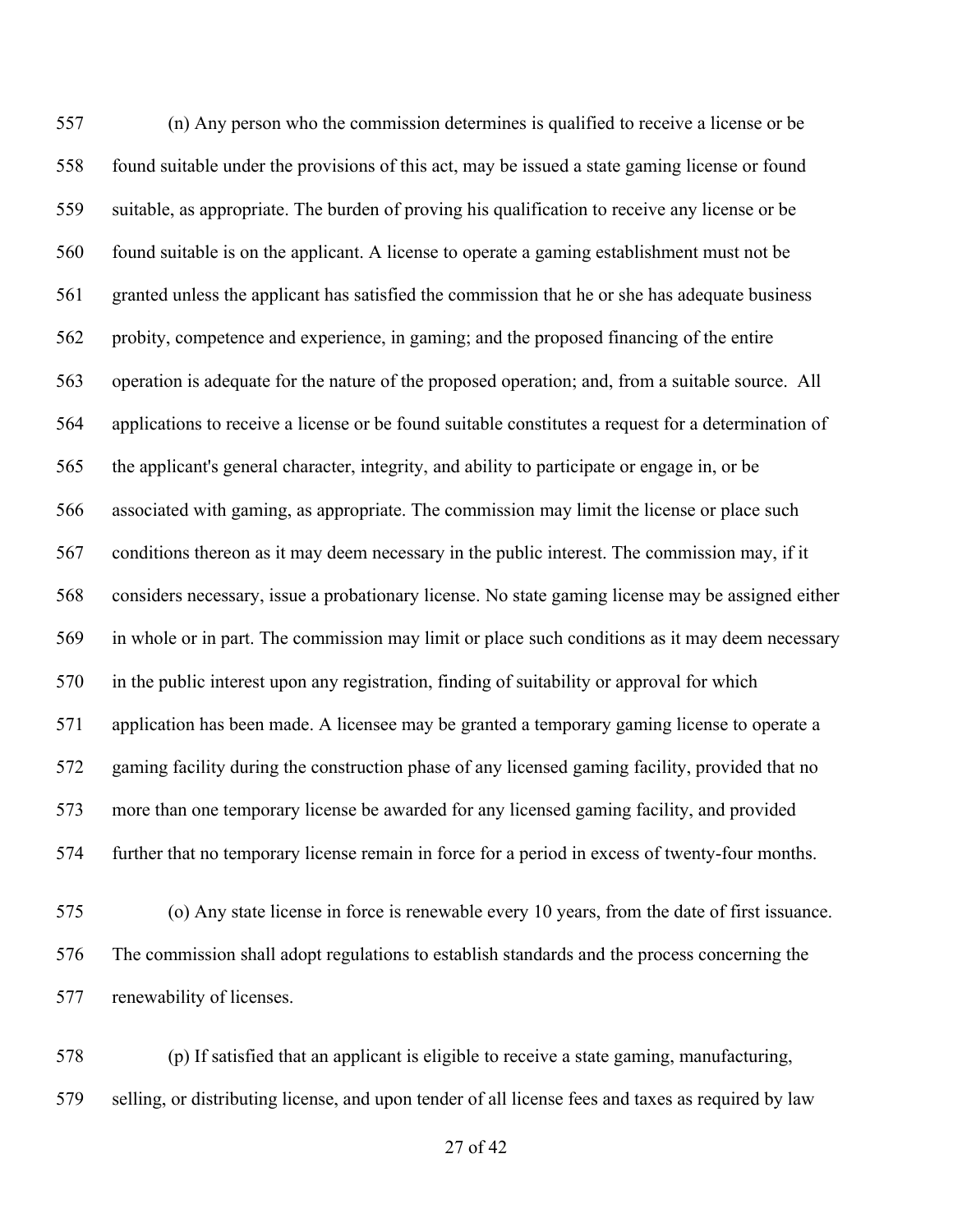and regulation of the commission; and a bond executed by the applicant as principal, and by a corporation qualified under the laws of the commonwealth as surety, payable to the commonwealth, and conditioned upon the payment of license fees and taxes and the faithful performance of all requirements imposed by law or regulation or the conditions of the license, the commission shall issue and deliver to the applicant a license entitling him to engage in the gaming, manufacturing, selling, or distributing operation for which he is licensed, together with an enumeration of the specific terms and conditions of the license.

 (q) A license issued pursuant to the provisions of this act must be posted by the licensee and kept posted at all times in a conspicuous place in the area where gaming is conducted in the establishment for which the license is issued until it is replaced by a succeeding license.

 (r) If the commission is not satisfied that an applicant is qualified to be licensed under this act, the commission may cause to be made such investigation into and conduct such hearings concerning the qualifications of the applicant in accordance with its regulations as it may deem necessary.

 (s) The commission has full and absolute power and authority to deny any application for any cause it deems reasonable. If an application is denied, the commission shall prepare and file its written decision upon which its order denying the application is based.

 (t) A person who has had his application for a license denied or who has been found unsuitable by the commission shall not retain his interest in a corporation, partnership, limited partnership, limited-liability company or joint venture beyond that period prescribed by the commission; and shall not accept more for his interest in a corporation, partnership, limited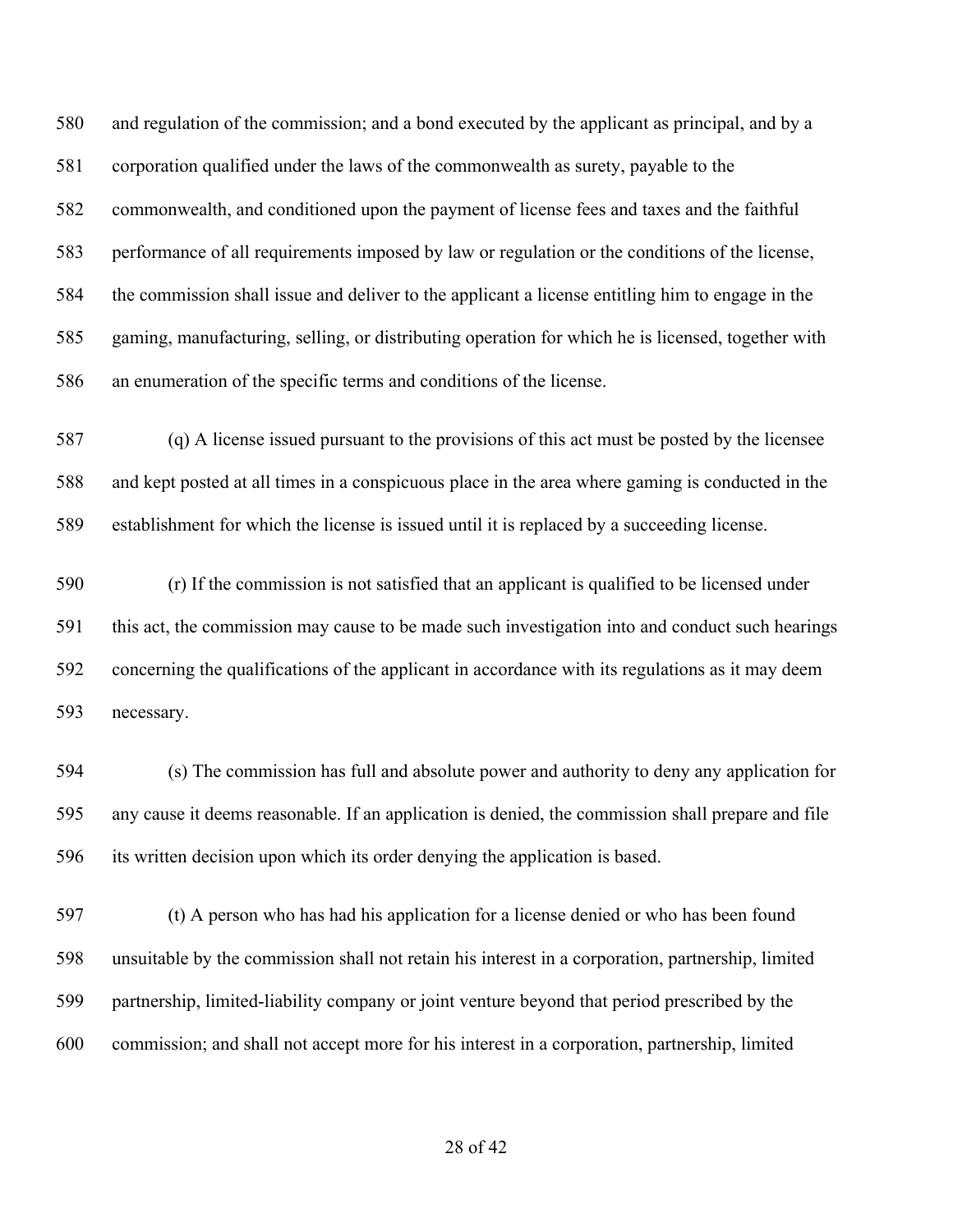partnership, limited-liability company or joint venture than he paid for it or the market value on the date of the denial of the license or the finding of unsuitability.

 (u) The voluntary surrender of a license by a licensee does not become effective until accepted in the manner provided in the regulations of the commission. The surrender of a license does not relieve the former licensee of any penalties, fines, fees, taxes or interest due.

 (v) The authority shall promptly and in reasonable order investigate all applications, enforce the provisions of this act and any regulations promulgated hereunder. The authority shall provide the commission with all information necessary for all actions requested of it under this act and for all proceedings involving enforcement of the provisions of this act or any regulations promulgated hereunder.

 (w) The authority shall investigate the qualifications of each applicant before any license, certificate, or permit is issued pursuant to the provisions of this act; investigate the circumstances surrounding any act or transaction for which commission approval is required; investigate violations of this act and regulations promulgated hereunder; initiate, prosecute and defend such proceedings before the commission, or appeals there from, as the authority may deem appropriate; provide assistance upon request by the commission in the consideration and promulgation of rules and regulations; conduct continuing reviews of licensed gaming facility operations through on-site observation and other reasonable means to assure compliance with this act and regulations promulgated hereunder; conduct audits of licensed gaming facility operations at such times, under such circumstances, and to such extent as the director shall determine, including reviews of accounting, administrative and financial records and management control systems, procedures and records utilized by a licensed gaming facility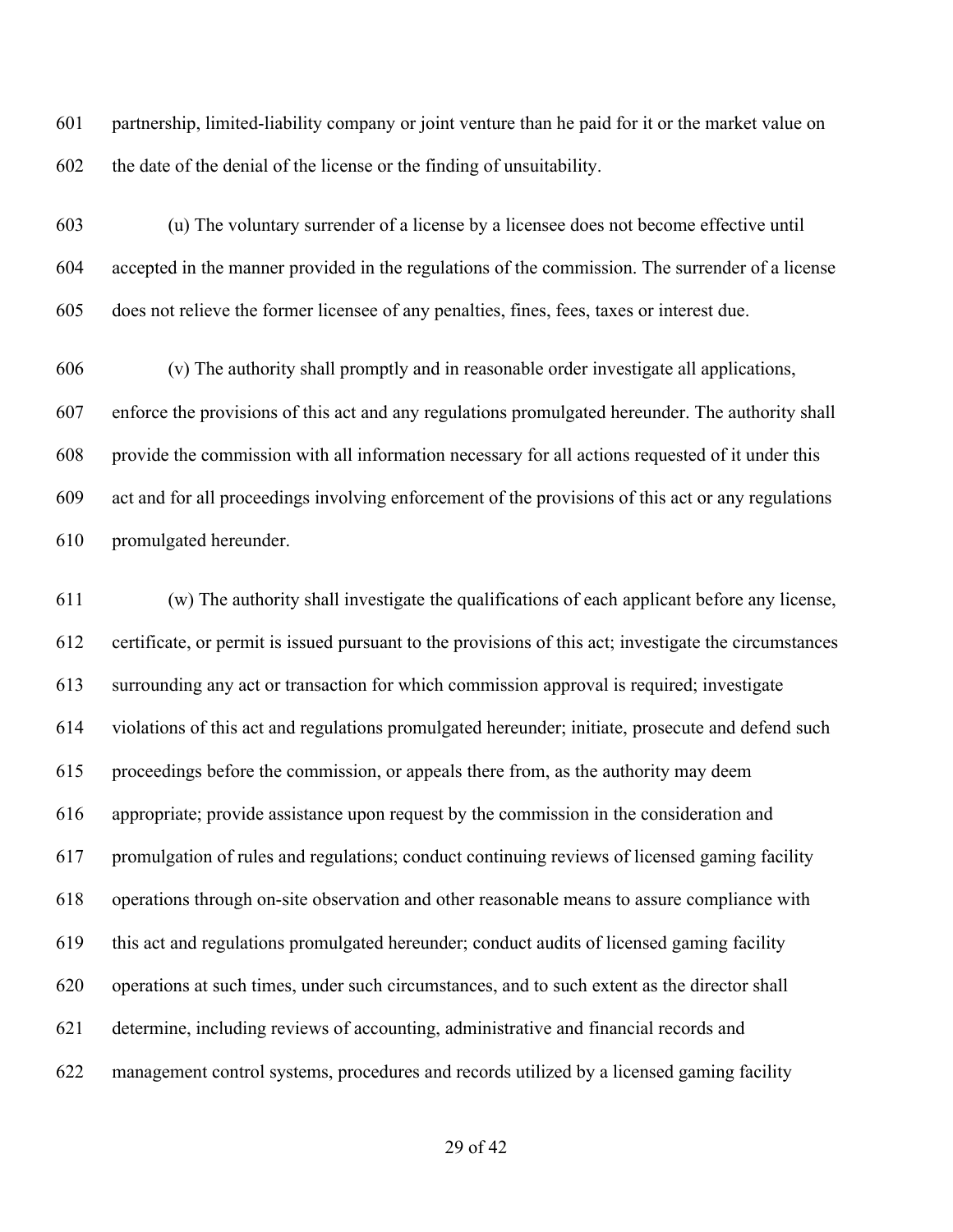licensee; and be entitled to request information, materials and any other data from any licensee or registrant, or applicant for a license or registration under this act.

 (x) Each licensee or registrant, or applicant for a license or registration under this act shall cooperate with the commission and the authority in the performance of their duties.

 (y) The authority and its employees and agents, upon approval of the director, shall have the authority, without notice and without warrant to inspect and examine all premises wherein gaming is conducted; or gaming devices or equipment are manufactured, sold, distributed, or serviced, or wherein any records of such activities are prepared or maintained; to inspect all equipment and supplies in, about, upon or around such premises; to seize summarily and remove from such premises and impound any such equipment or supplies for the purposes of examination and inspection; to inspect, examine and audit all books, records, and documents pertaining to a gaming licensee's operation; to seize, impound or assume physical control of any book, record, ledger, game, device, cash box and its contents, counting room or its equipment, or licensed gaming facility operations; and to inspect the person, and personal effects present in a licensed gaming facility licensed under this act, of any holder of a license or registration issued pursuant to this act while that person is present in a licensed gaming facility.

 (z) Every licensed gaming facility must, upon receipt of criminal or civil process compelling testimony or production of documents in connection any criminal investigation, immediately disclose such information to the authority.

SECTION 7. Right to Hearing.

 Any person aggrieved by a determination by the commission to issue, deny, modify, revoke or suspend any license or approval, or to issue an order, under the provisions of this act,

of 42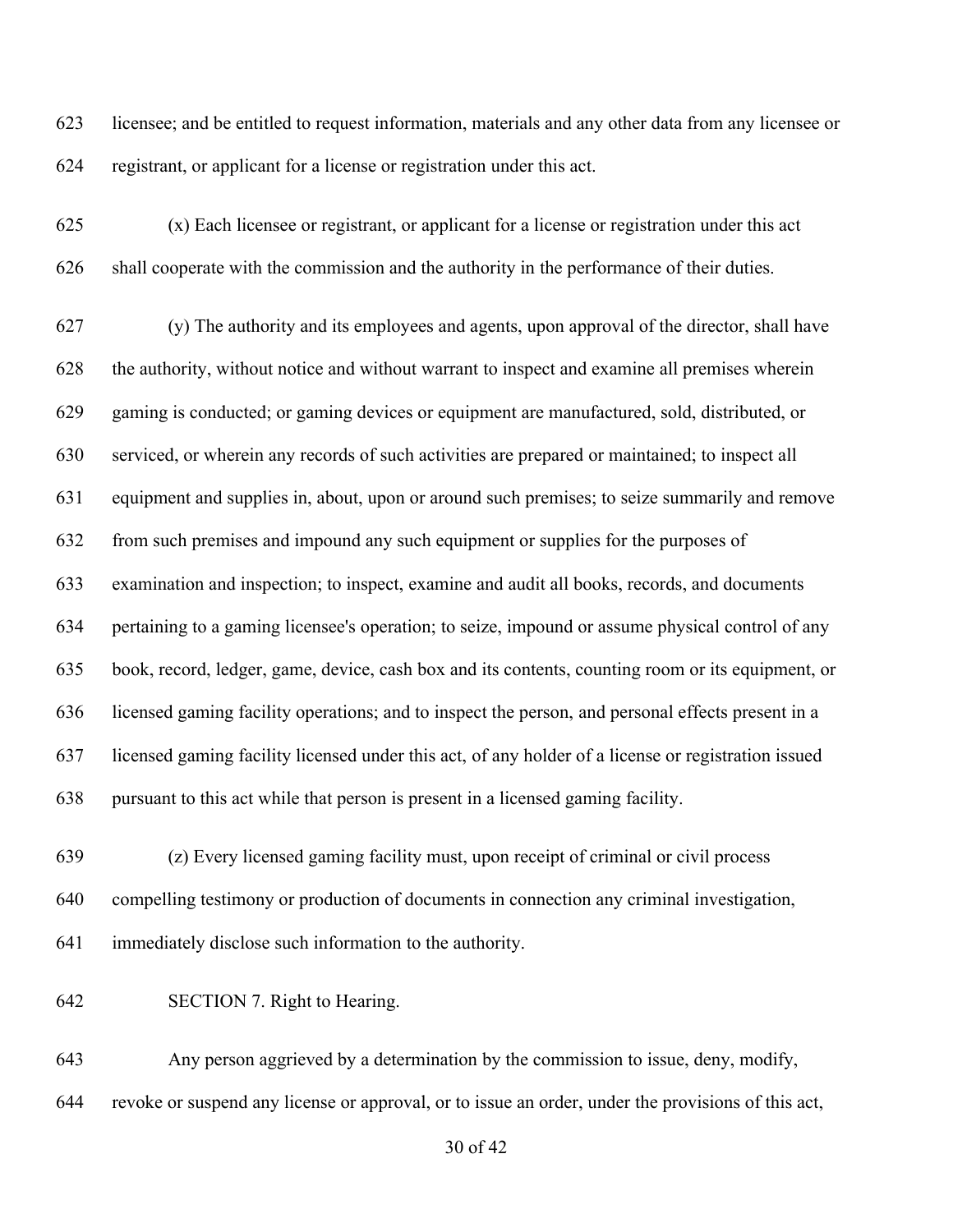may request an adjudicatory hearing before the commission under the provisions of chapter thirty A of the General Laws. Any such determination shall contain a notice of this right to request a hearing and may specify a time limit, not to exceed twenty-one days, within which said person shall request said hearing. If no such request is timely made, the determination shall be deemed assented to. If a timely request is received, the commission shall within a reasonable time act upon a request in accordance with the provisions of said Chapter 30 A. A person aggrieved by a final decision in an adjudicatory hearing held under the provisions of this section may obtain judicial review thereof pursuant to the provisions of chapter thirty A.

SECTION 8. Criminal Acts and Penalties; Age Restrictions.

 (a) Except as otherwise provided in this act or in chapter ten or in Section 7A of Chapter 271 of the General Laws, it is unlawful for any person to deal, operate, carry on, conduct, maintain or expose for play in the commonwealth of Massachusetts any gambling game, gaming device, or slot machine as defined by this act; to receive, directly or indirectly, any compensation or reward or any percentage or share of the money or property played, for keeping, running or carrying on any gambling game, gaming device, or slot machine; to permit any gambling game, gaming device, or slot machine to be conducted, operated, dealt or carried on in any house or building or other premises owned by him, in whole or in part; to lend, let, lease or otherwise deliver or furnish any equipment of any gambling game, including any slot machine, for any interest, percentage or share of the money or property played, under guise of any agreement whatever; to lend, let, lease or otherwise deliver or furnish, except by a bona fide sale or capital lease, any slot machine under guise of any agreement whereby any consideration is paid or is payable for the right to possess or use that slot machine, whether the consideration is measured by a percentage of the revenue derived from the machine or by a fixed fee or otherwise; to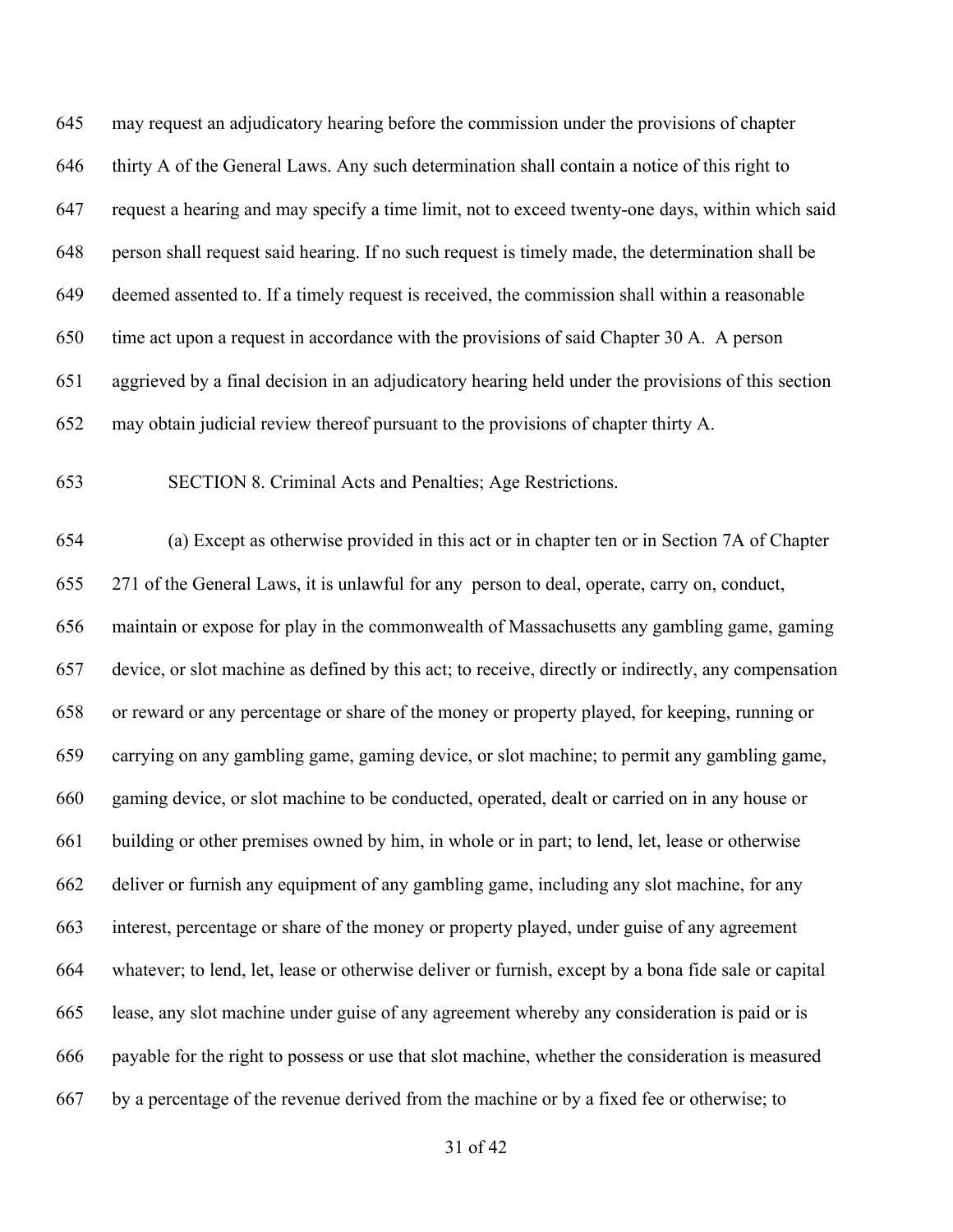furnish services or property, real or personal, on the basis of a contract, lease or license, pursuant to which that person receives payments based on earnings or profits from any gambling game, including any slot machine, without having first procured a state gaming license from the commission.

 (b) Any person included on the list of persons to be excluded or ejected from a gambling establishment pursuant to regulations promulgated pursuant to this act who knowingly enters or remains on the premises of a licensed gambling establishment shall be punished by a fine to be determined by the commission, in addition to any other penalties prescribed by law.

 (c) Any person under the age of twenty-one years who plays, places wagers at, or collects winnings from, whether personally or through an agent, any controlled game, or who is employed as an employee in a licensed gaming establishment shall be punished by imprisonment in the house of correction for not more than one year, or by a fine of not more than one thousand dollars, or by both such imprisonment and fine any licensee, or other person, who knowingly allows a person under the age of twenty-one to play, place wagers at or collect winnings, whether personally or through an agent, shall be punished by imprisonment in the house of correction for a term of not more than one year or pay a fine of not more than ten thousand dollars, or by both such imprisonment and fine. A subsequent violation of this section shall subject the licensee to imprisonment in the house of correction for not more than two years or pay a fine of not more than twenty-five thousand dollars or by both such imprisonment and fine. In any prosecution or other proceeding for the violation of this subsection, it shall not be a defense for the licensee or his agent to plead that he believed the person to be twenty-one years of age or older.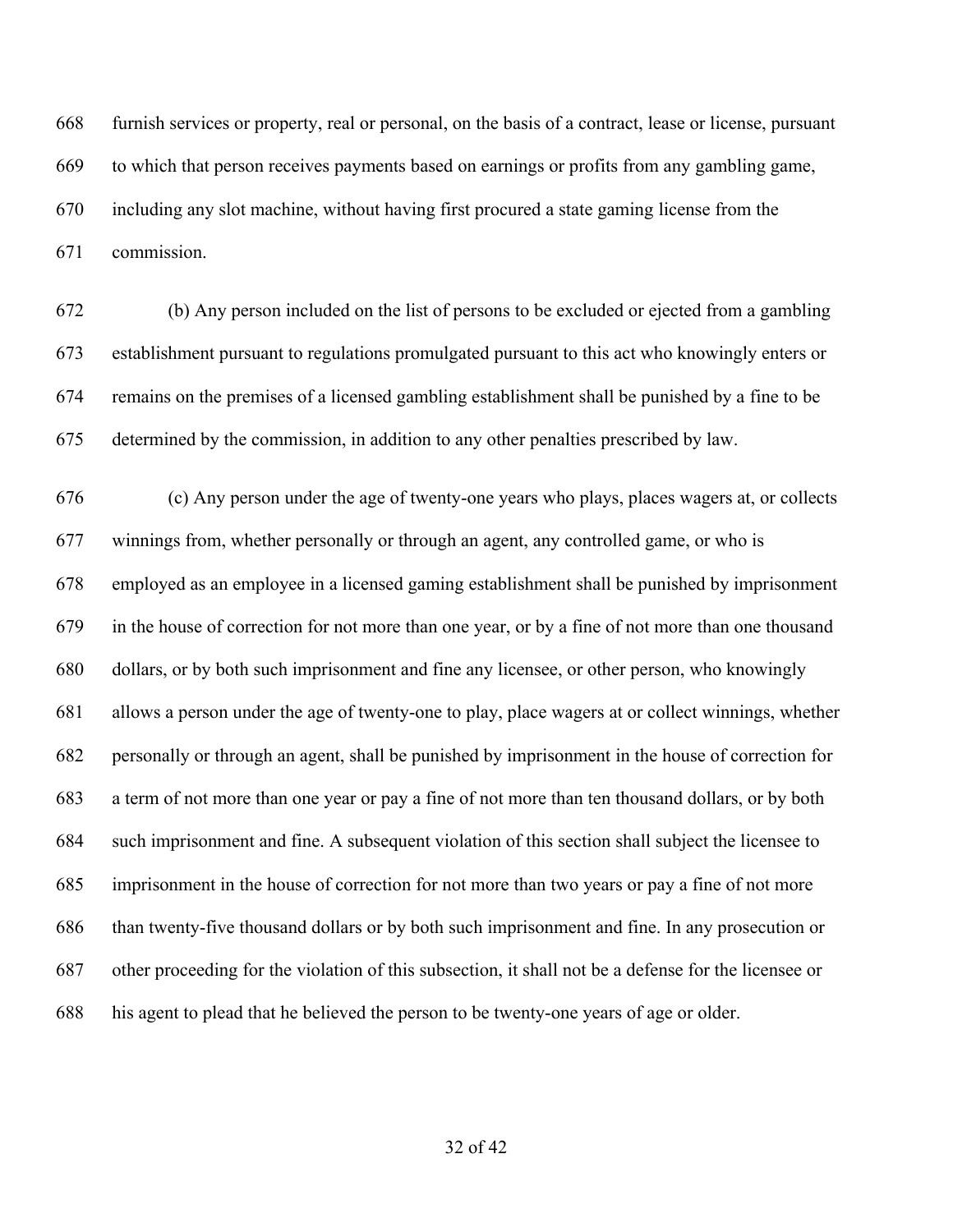(d) Any person who willfully fails to report, pay, or truthfully account for and pay over any license registration fee, penalty, fine, or interest thereon imposed by this act, or willfully attempts in any manner to evade or defeat the license fee, penalty, fine, or interest thereon or payment thereof shall be punished by a fine to be determined by the commission.

 (e) Any person who willfully resists, prevents, impedes, or interferes with the commission or the authority or any of their agents or employees in the performance of duties pursuant to this act shall be punished by a fine to be determined by the commission, in addition to any other penalties prescribed by law.

 (f) Any person who willfully violates, attempts to violate, or conspires to violate any provision of a regulation adopted pursuant to this chapter shall be punished by a fine to be determined by the commission, in addition to any other penalties prescribed by law.

 (g) Any person, as owner, lessee, or employee, whether for hire or not, either solely or in conjunction with others, who shall do any of the following without having first procured and thereafter maintained in effect all licenses required by law:

 (1) to deal, operate, carry on, conduct, maintain, or expose for play in this state any controlled game or gaming equipment used in connection with any controlled game;

 (2) to receive, directly or indirectly, any compensation or reward or any percentage or share of the revenue, for keeping, running, or carrying on any controlled game, or owning the real property or location in which any controlled game occurs;

 (3) to manufacture or distribute within the territorial boundaries of the commonwealth any gaming equipment to be used in connection with controlled gaming shall be punished by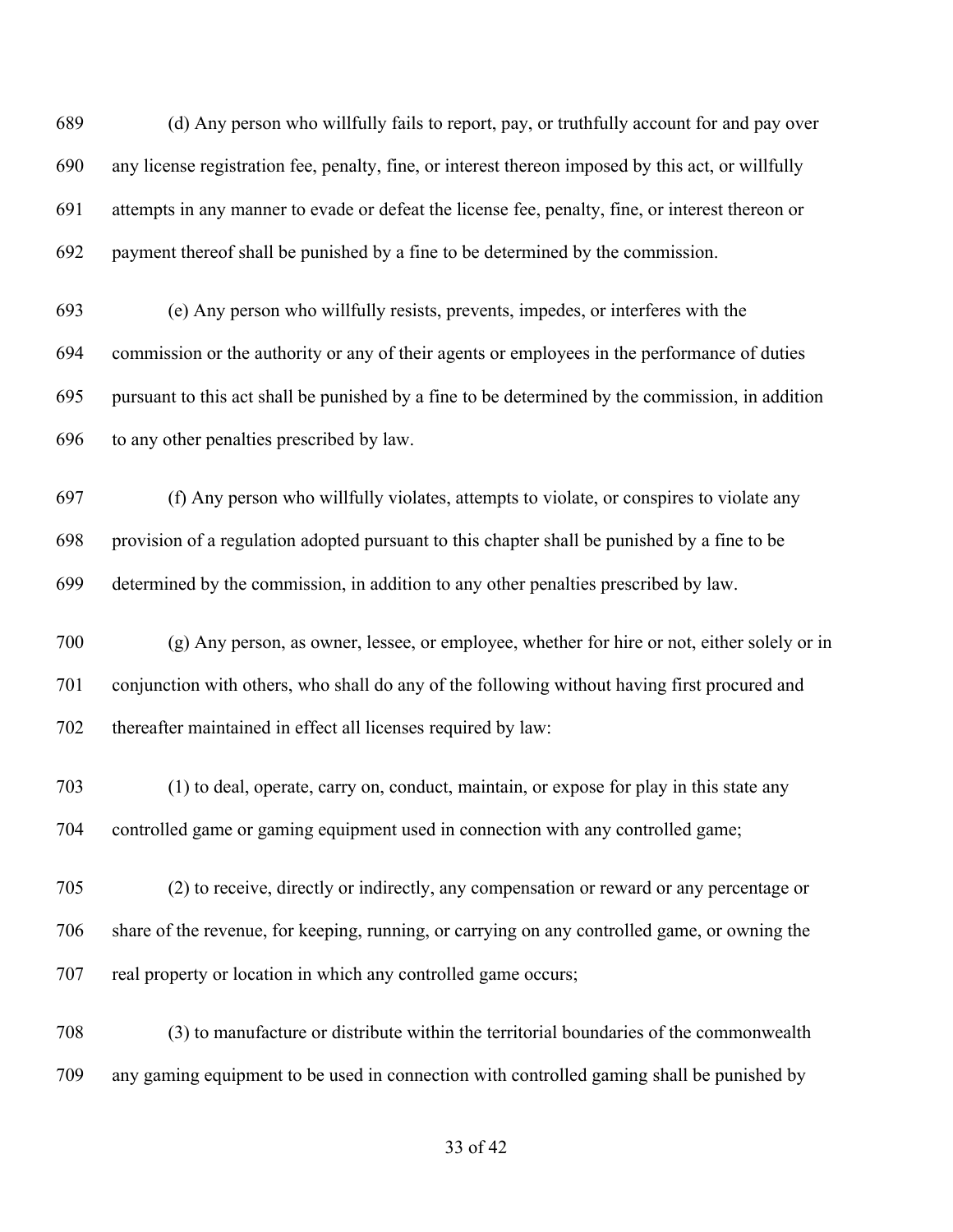imprisonment in the state prison for not more than five years, or by imprisonment in a house of correction for not more than two and one-half years, or by a fine of not more than ten thousand dollars, or by both such imprisonment and fine.

 (h) Any person who knowingly permits any controlled game to be conducted, operated, dealt, or carried on in any house or building or other premises that he or she owns or leases, in whole or in part, if that activity is undertaken by a person who is not licensed as required by state law shall be punished by imprisonment in a state prison for not more than five years, or by imprisonment in a house of correction for not more than one year, or by a fine of not less than ten thousand dollars, or by both such imprisonment and fine.

 (i) Any former commission member who, within three years after his employment on said commission has ceased, solicits or accepts employment with or provides consultant services to any licensee or at any licensed gaming facility shall be deemed to have violated chapter two hundred sixty-eight B of the General Laws. Any licensed gaming facility which employs a former commission member in violation of this subsection shall be punishable by a fine to be determined by the commission.

(j) It is unlawful for any person:

 (1) to alter or misrepresent the outcome of a game or other event on which wagers have 727 been made after the outcome is determined but before it is revealed to the players;

 (2) knowingly to entice or induce another to go to any place where gaming is being conducted or operated in violation of the provisions of this chapter, with the intent that the other person play or participate in that gaming;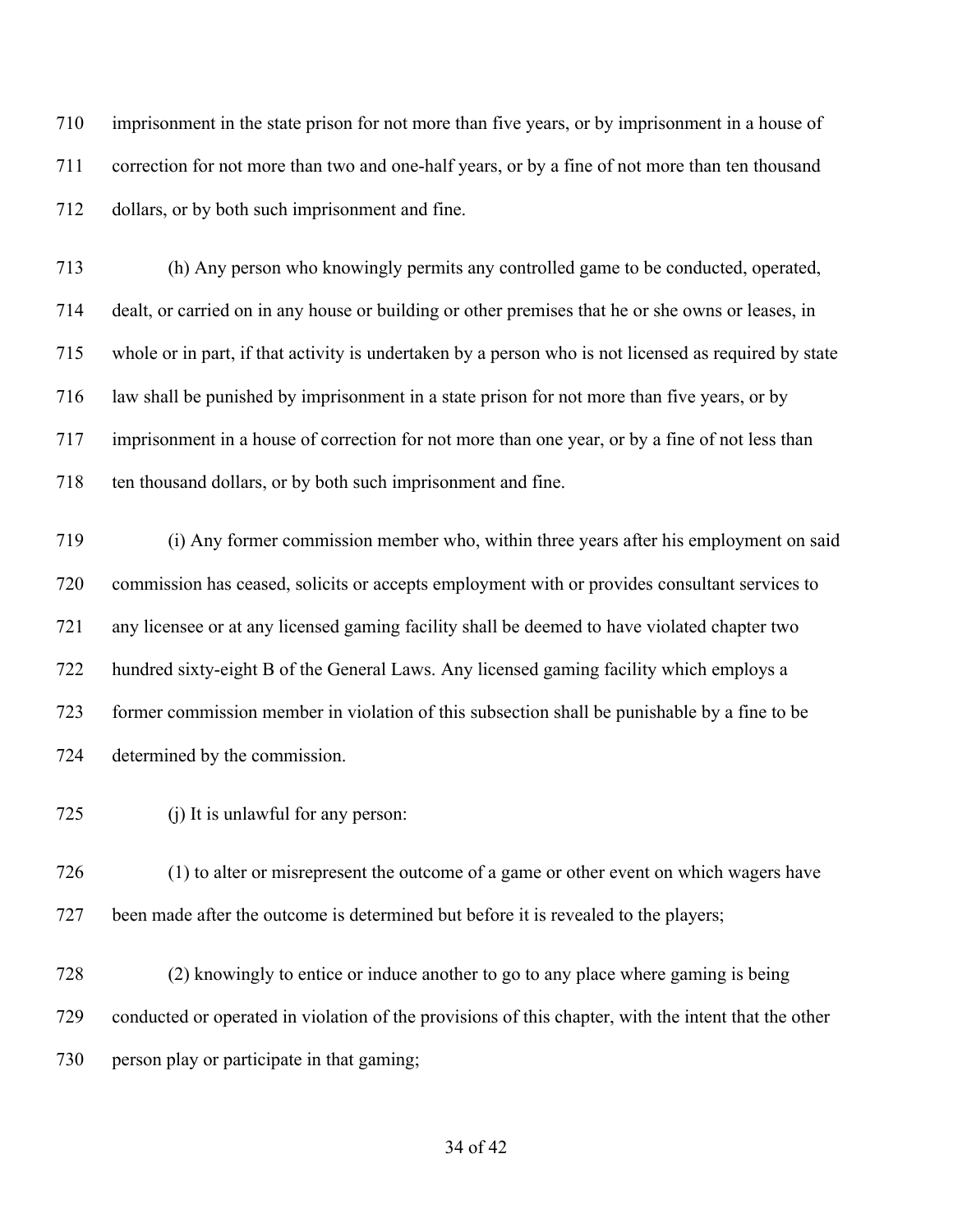(3) to manipulate, with the intent to cheat, any component of a gaming device in a manner contrary to the designed and normal operational purpose for the component, including but not limited to, varying the pull of the handle of a slot machine, with knowledge that the manipulation affects or reasonably may tend to affect the outcome of the game or with knowledge of any event that affects the outcome of the game. As used in this section, "cheat" means to alter the selection of criteria which determine: (a) the results of a game; or (b) the amount or frequency of payment in a game. (4) to have on his person or in his possession on or off the premises of any licensed gaming establishment any key or device known to have been designed for the purpose of and suitable for opening, entering or affecting the operation of any gaming or equipment, or for removing money or other contents there from, except where such person is a duly authorized employee of a licensee acting in furtherance of his employment within a licensed gaming establishment. (k) A violation of this section shall be punishable by imprisonment in a house of

 correction for not more than two years or by a fine of not more than one thousand dollars, or by both such imprisonment and fine.

 (l) Any individual who commits, attempts, or conspires to commit skimming, as defined by this act, for a total value of less than one thousand dollars against a gaming licensee or upon the premises of a licensed gaming facility shall be punished by imprisonment in a house of correction for not more than five years and by a fine of not more than five thousand dollars, or by imprisonment in a house of correction for not more than ten years and by a fine of not more than ten thousand dollars if the total value is more than one thousand dollars.

### of 42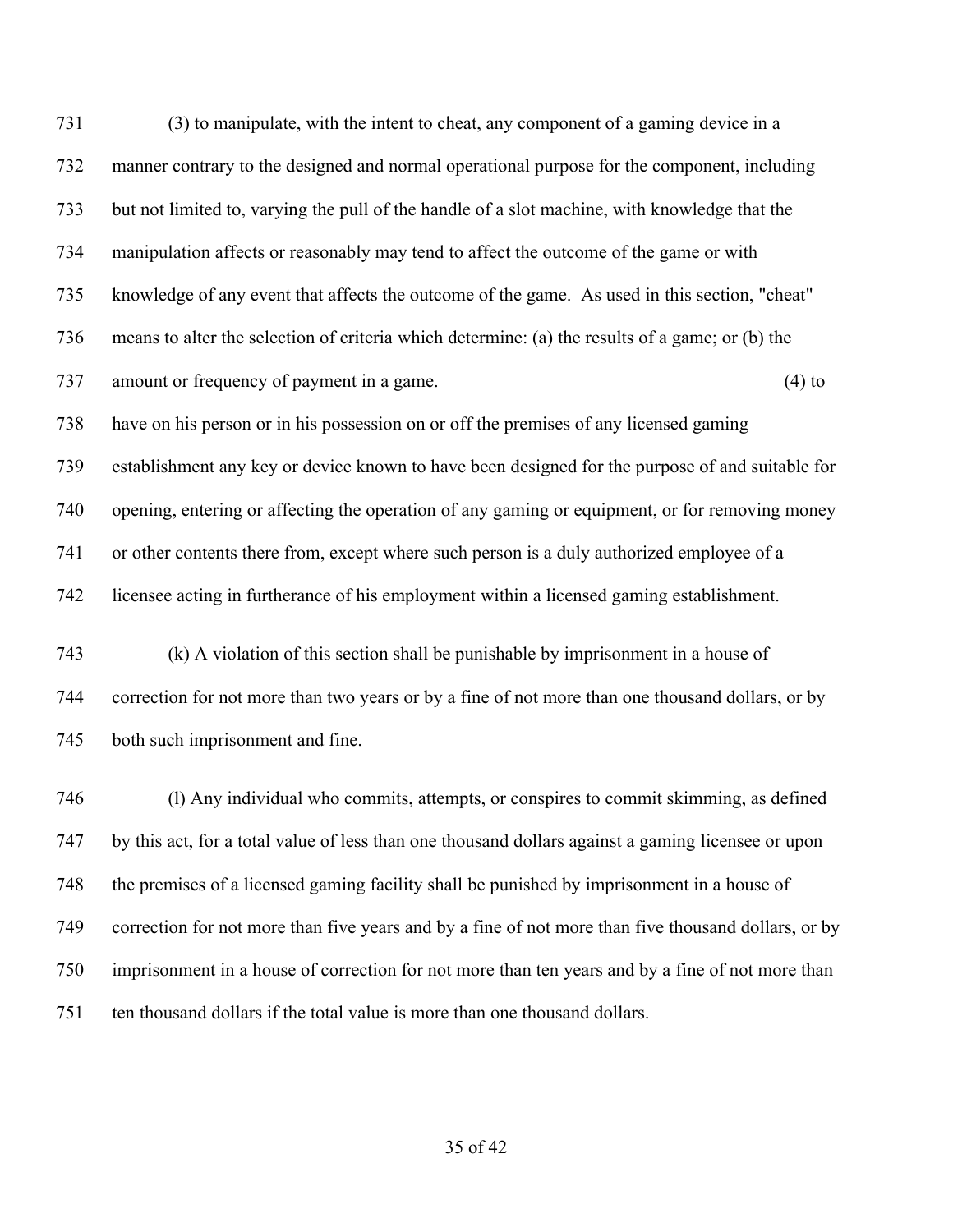(m) In addition to any other penalty imposed under this section, a violation of this section by a licensed gaming establishment shall subject to forfeiture to the commonwealth any or all of the gaming equipment related to the violation. A district attorney may petition the superior court in the name of the commonwealth in the nature of a proceeding in rem to order forfeiture of any such gaming equipment subject to forfeiture under the provisions of this paragraph. Such petition shall be filed in the court having jurisdiction over said gaming equipment or having final jurisdiction over any related criminal proceedings brought under any provision of this chapter. In all such suits where the property is claimed by any person, other than the commonwealth, the commonwealth shall have the burden of proving to the court the existence of probable cause to institute the action, and any such claimant shall then have the burden of proving that the gaming equipment is not forfeitable. The court shall order the commonwealth to give notice by certified or registered mail to the owner of said gaming equipment and to such other persons as appear to have an interest therein, and the court shall promptly, but not less than two weeks after notice, hold a hearing on the petition. Upon the motion of the owner of said gaming equipment the court may continue the hearing on the petition pending the outcome of any criminal trial related to the violation of this chapter. At such hearing the court shall hear evidence and make conclusions of law, and shall thereupon issue a final order, from which the parties shall have a right of appeal. In all such suits where a final order results in a forfeiture, said final order shall provide for disposition of said gaming equipment, by the commonwealth in any manner not prohibited by law, including official use by an authorized law enforcement or in other public agency, or sale at public auction or by competitive bidding. The proceeds of any such sale shall be used to pay the reasonable expenses of the forfeiture proceedings, seizure, storage, maintenance of custody,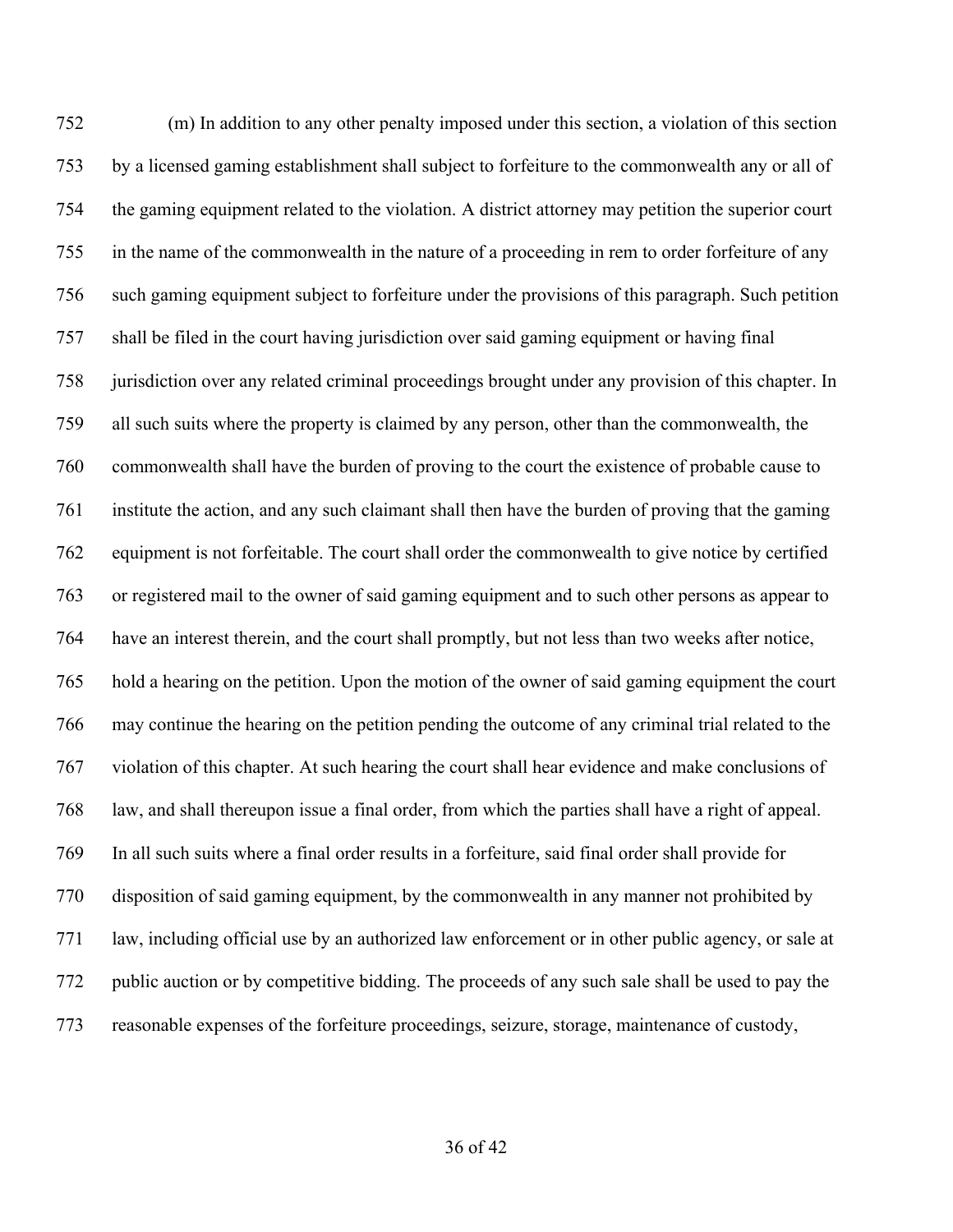advertising, and notice, and the balance thereof shall be deposited in the gaming regulatory account established by this chapter.

SECTION 9. Revenues. License Fees. Penalties.

 (a) Each gaming establishment shall pay to the commission a minimum sum equal to 27% of gross gaming revenues, post payout and pre-expenses, from all table games, slot machines or video gaming devices.

 (b) There is hereby established a gaming investigative account. Any and all expenses associated with the licensing of any applicant and monitoring of any licensee shall be borne by the applicant or licensee. Pursuant to its regulations, the commission shall require each applicant to deposit with the commission, together with the application therefore, an application fee which shall be deposited in the gaming investigative account. Such fee shall constitute the anticipated costs and charges incurred in the investigation and processing of the application, and any additional sums as required by the commission and the authority to pay final costs and charges. Expenses may be advanced from the gaming investigative account by the commission to the authority. Any money received from an applicant in excess of the costs and charges incurred in the investigation or the processing of the application shall be refunded pursuant to regulations adopted by the commission. At the conclusion of the investigation the bureau shall provide the applicant a written accounting of the costs and charges so incurred.

 (c) Two-thirds all fees, revenue, and penalties collected pursuant to this act, with the exception of those revenues collected as stated in Section 9 (a) of this act, shall be deposited in the general fund. Funds deposited in the general fund, pursuant to this act, shall, subject to appropriation, be expended for the support of the commission and the bureau in carrying out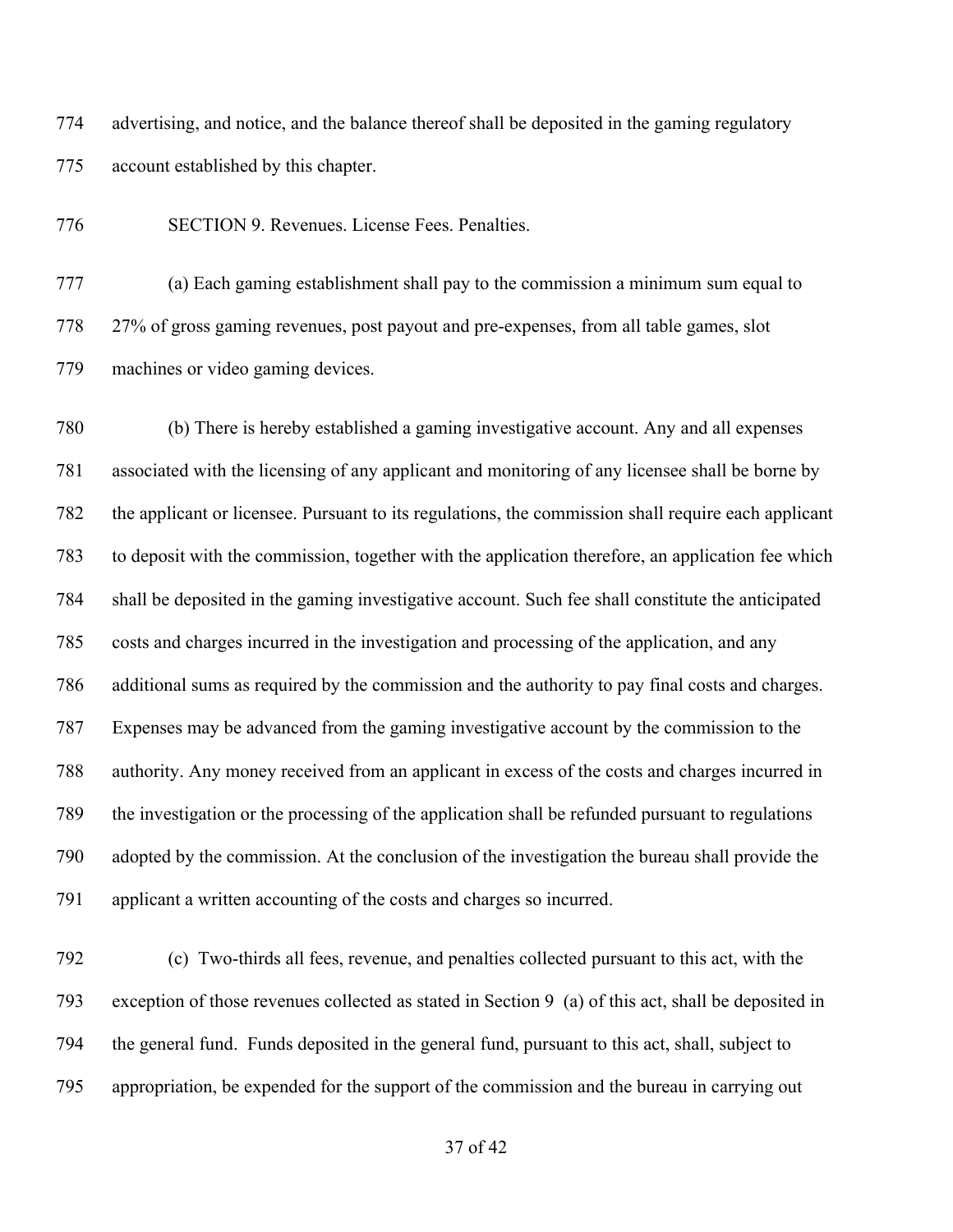their duties and responsibilities under this act. One-third of all fees, revenue, and penalties collected pursuant to this act, with the exception of those revenues collected as stated in section nine (a) of this act, shall go directly to cities and towns in the form of local aid toward general operations using the lottery formula.

 (d) All revenue received from any game or gaming device which is leased for operation on the premises of the licensee-owner to a person other than the owner thereof, or located in an area or space on the premises which is leased by the licensee-owner to any such person, must be attributed to the owner for the purposes of this section and be counted as part of the gross revenue of the owner. The lessee is liable to the owner for his proportionate share of the license fees.

 (e) In addition to any other tax or fee imposed by this act, there is also hereby imposed an annual fee of 5 million dollars for gaming license holders, and an annual license fee of \$1,000 upon every slot machine maintained for use or in use in any licensed gaming facility in the commonwealth.

 (f) All gaming license fees and penalties imposed by the provisions of this act must be paid to the state treasurer, two-thirds to be deposited into the general fund and the remaining third directly to a special account to be distributed to the cities and towns of the Commonwealth. Fees shall be paid annually on or before June twentieth. Penalties imposed under this act shall be paid within thirty days of the final determination of the commission of the violation.

 (g) There is hereby imposed upon each slot machine operated in this state an annual excise tax of five hundred dollars. If a slot machine is replaced by another, the replacement is not considered a different slot machine for the purpose of imposing this tax. The commission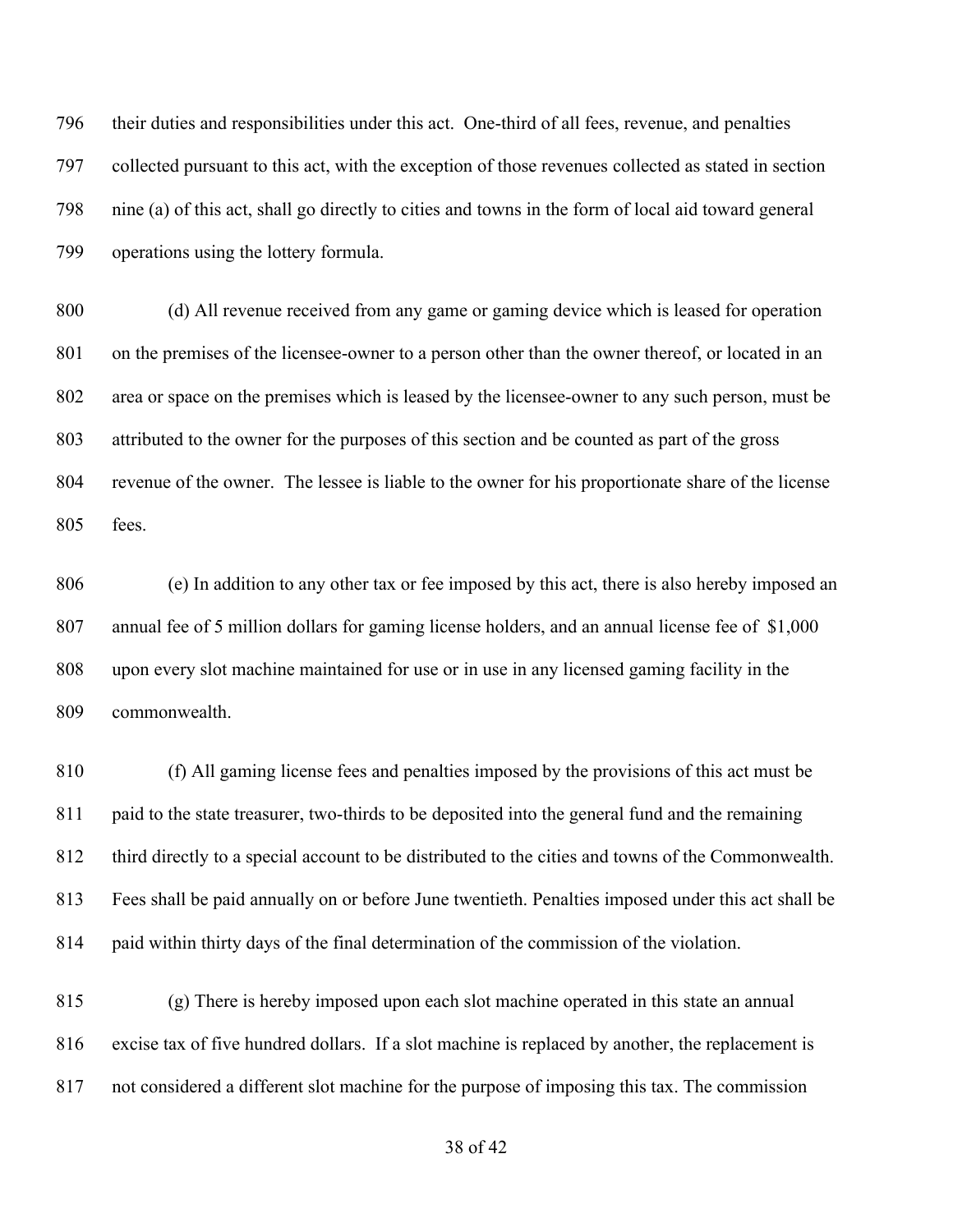shall collect the tax annually on or before June twentieth, as a condition precedent to the issuance of a state gaming license to operate any slot machine for the ensuing fiscal year beginning July first, from a licensee whose operation is continuing; collect the tax in advance from a licensee who begins operation or puts additional slot machines into play during the fiscal year prorated monthly after July thirty-first; include the proceeds of the tax in its reports of state gaming taxes collected. The commission shall pay over not less than one half of the tax as collected to the treasurer of the municipality within which the gaming facility is located to be deposited to the general fund of said municipality. Not more than one half of the tax as collected shall go to communities surrounding the host community for the purposes of traffic and public safety concerns resulting from the operation of the gaming facility as prescribed according to the commission.

 (h) If the growth in lottery receipts is less than the average of the prior five years, the difference in revenues will be provided to the lottery from the fees, revenue and penalties collected pursuant to this act, for the purpose of local aid to the municipalities in the Commonwealth, provided the lottery payout percentages do not change and the number of games remains the same or greater. This provision will be applicable for the first 5 years for each gaming facility licensed by the commission.

SECTION 10. Reporting Violations of Act.

 All licensees, all registrants, all persons required to be qualified under this act, and all persons employed by a gaming service industry licensed pursuant to this act, shall have a duty to inform the commission or authority of any action which they believe would constitute a violation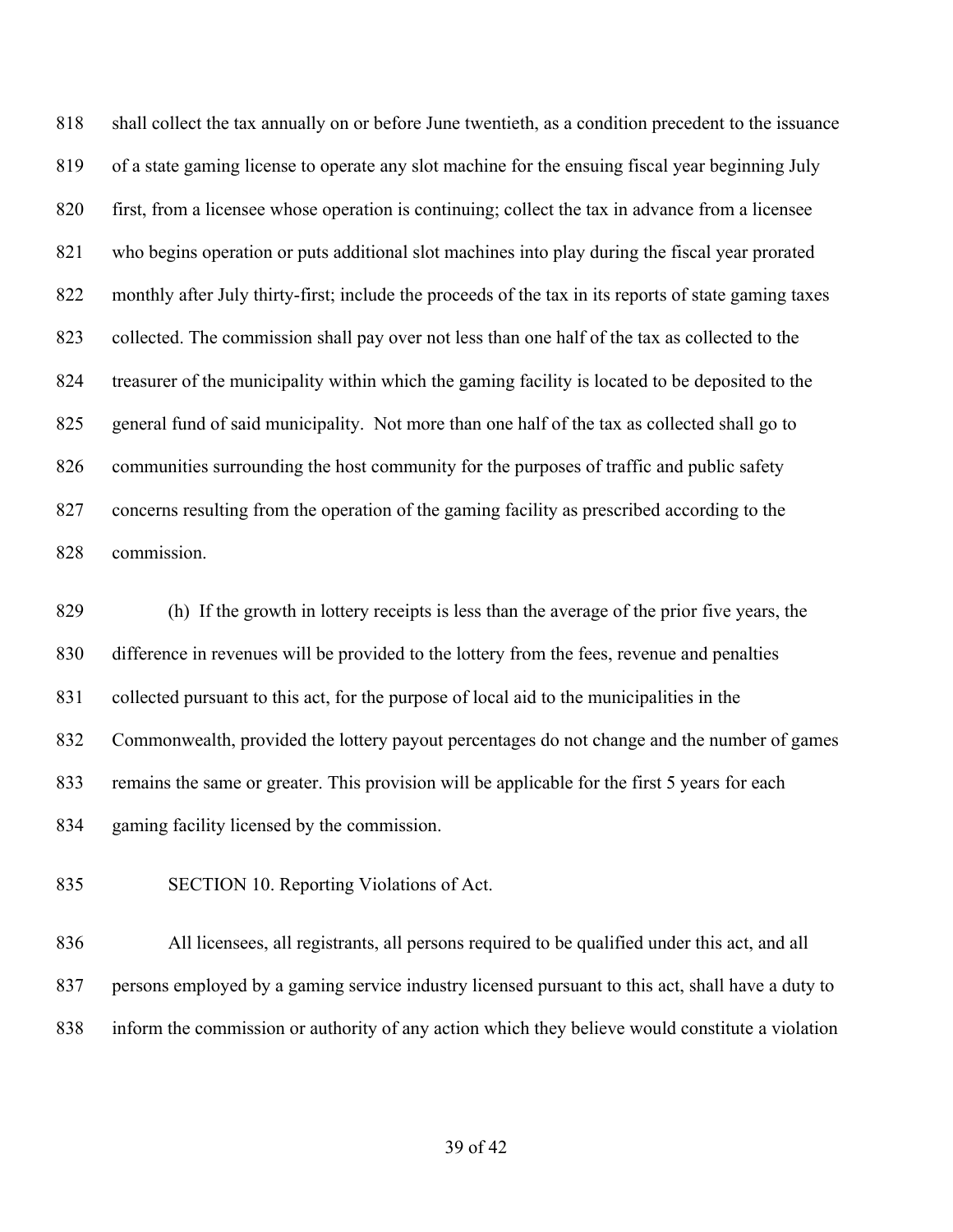of this act. No person who so informs the commission or the authority shall be discriminated against by an applicant licensee or registrant because of the supplying of such information.

841 SECTION 11. Licensing of Gaming Service Industries.

 (a) All gaming service industries as defined in this act offering goods or services which directly relate to gaming activities or indirectly relate to gaming operations shall be licensed in accordance with rules of the commission and prior to conducting any business whatsoever with a gaming applicant or licensee, its employees or agents, and in the case of a school prior to enrollment of any students or offering of any courses to the public whether for compensation or not. Gaming service industries that directly relate to gaming activities shall include gaming and wagering equipment manufacturers, suppliers and repairers, schools teaching gaming and either playing or dealing techniques, and gaming security services. Gaming service industries that indirectly relate to gaming operations shall include junket enterprises; suppliers of alcoholic beverages, food and nonalcoholic beverages; garbage handlers; vending machine providers; linen suppliers; maintenance companies; shopkeepers located within the approved hotels; limousine services and construction companies contracting with gaming applicants or licensees or their employees or agents.

 (b) Each gaming service industry, as well as its owners, management and supervisory personnel and other principal employees must qualify under standards promulgated by the commission.

 (c) The commission may exempt any person or field of commerce from the licensing requirements of this subsection if the person or field of commerce demonstrates that it is regulated by a public agency or that it will provide goods or services in insubstantial or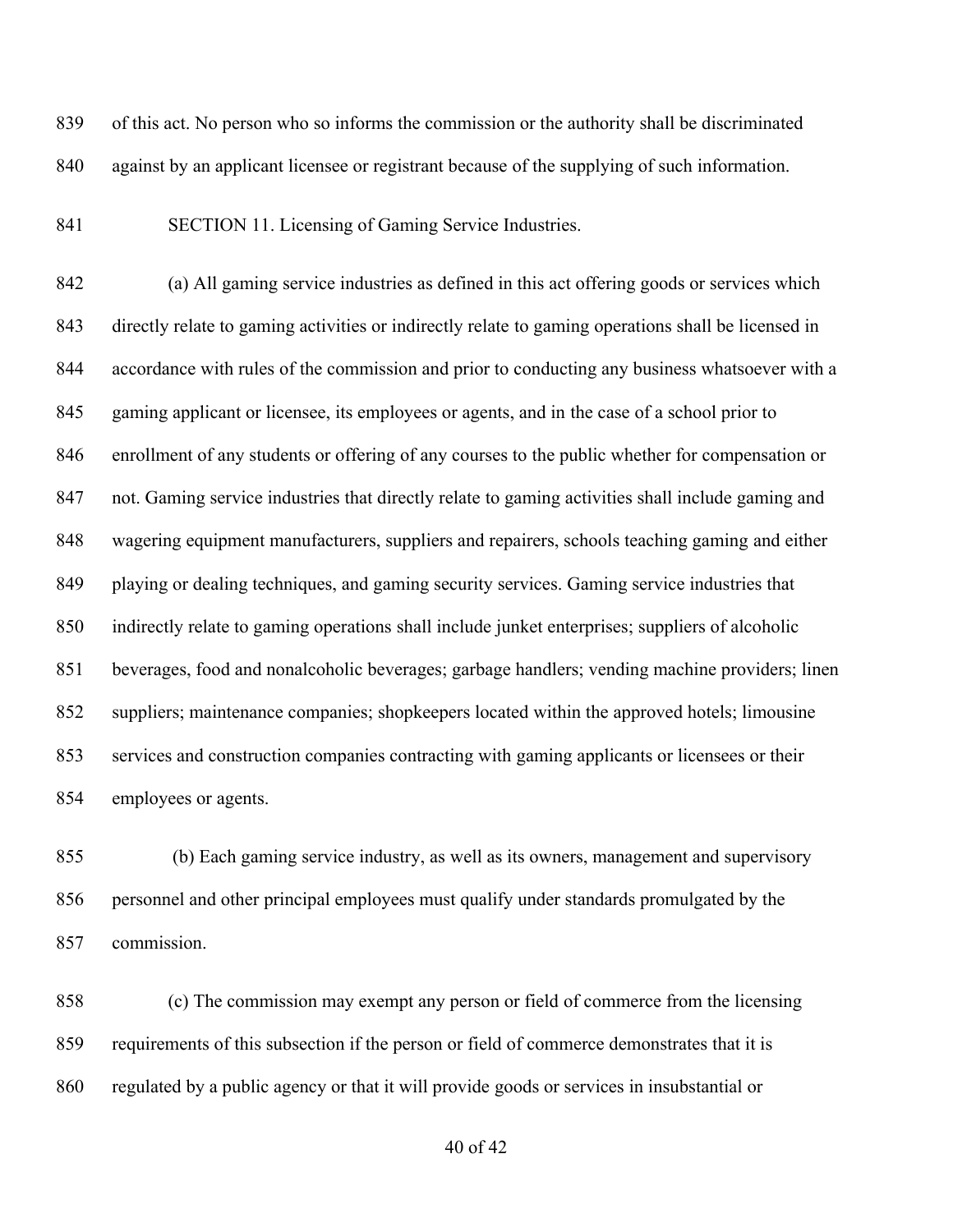insignificant amounts or quantities, or provides professional services such as accountants, auditors, attorneys, or broker dealers, and that licensing is not deemed necessary in order to protect the public interest or to accomplish the policies established by this act. Upon granting an exemption or at any time thereafter, the commission may limit or place such restrictions thereupon as it may deem necessary in the public interest, and shall require the exempted person to cooperate with the commission and the authority and, upon request, to provide information in the same manner as required of a gaming service industry licensed pursuant to this section.

 (d) Licensure pursuant to this section of any gaming service industry may be denied to any applicant disqualified in accordance with the criteria contained in section six of this act.

SECTION 12. Problem Gambling. Education and Treatment.

 The department of public health is hereby authorized and directed to conduct a comprehensive study to measure the prevalence of compulsive, obsessive behaviors in Massachusetts; to measure the prevalence of problem gambling in Massachusetts; to measure the prevalence of underage problem gambling in Massachusetts; and, to measure the social cost of problem gambling in Massachusetts; and to develop appropriate treatment modalities and public education strategies that address the findings of said study.

SECTION 13. Disclosure Requirements.

 Every licensed gaming establishment shall disclose clearly and conspicuously on each electronic gaming device the numerical odds of winning or if the odds cannot be calculated, the manner by which a person may be notified of all previous winnings on each electronic gaming device, and the number of previous winners.